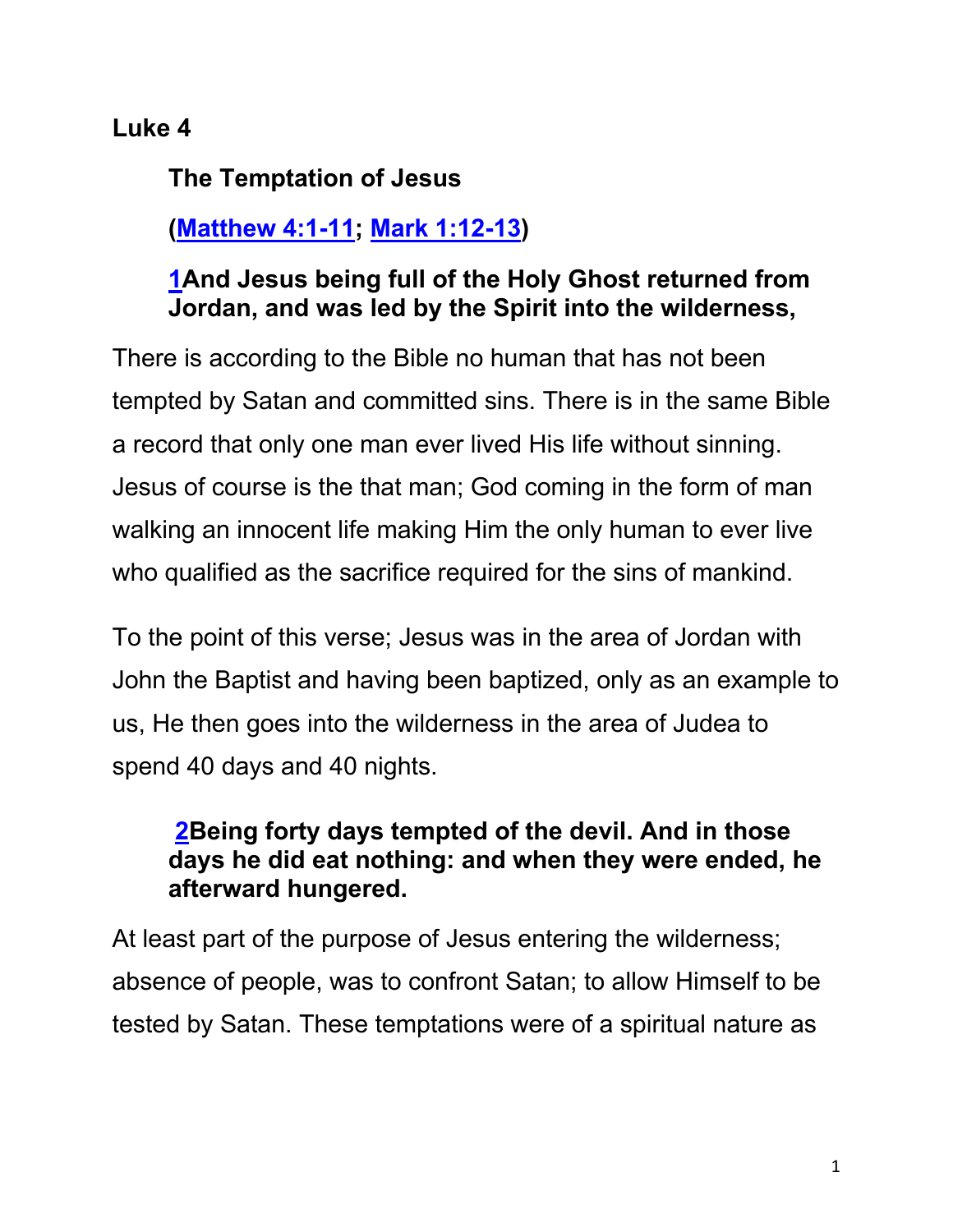Satan is a spiritual being that operates in the physical world as God would allow it.

We know that God allowed Satan to take control of the earth from the hands of Adam and Eve. Adam was in a sense given the deed to the earth and though his sin, he transferred that title deed to Satan. Satan was then called the Prince of the Air, that part of our environment that encompasses the earth; something as humans we all need to live; air.

Part of Jesus response to this 40-day testing was to deny the flesh, food. It stressed the flesh to make sure there was no evidence of allowing the flesh to dictate to Him what He would do under any circumstance presented to Him.

Satan capitalized or at least he thought he capitalized on that fleshly weakness and presented to Christ several options to deny His Godhood.

## **3And the devil said unto him, If thou be the Son of God, command this stone that it be made bread.**

Our flesh is demanding and one of the most demanding parts of our humanity is food and water. God built into us the desire to survive as a living being. But if we allow the flesh to dictate our living, even under the power of evil then we are doomed. We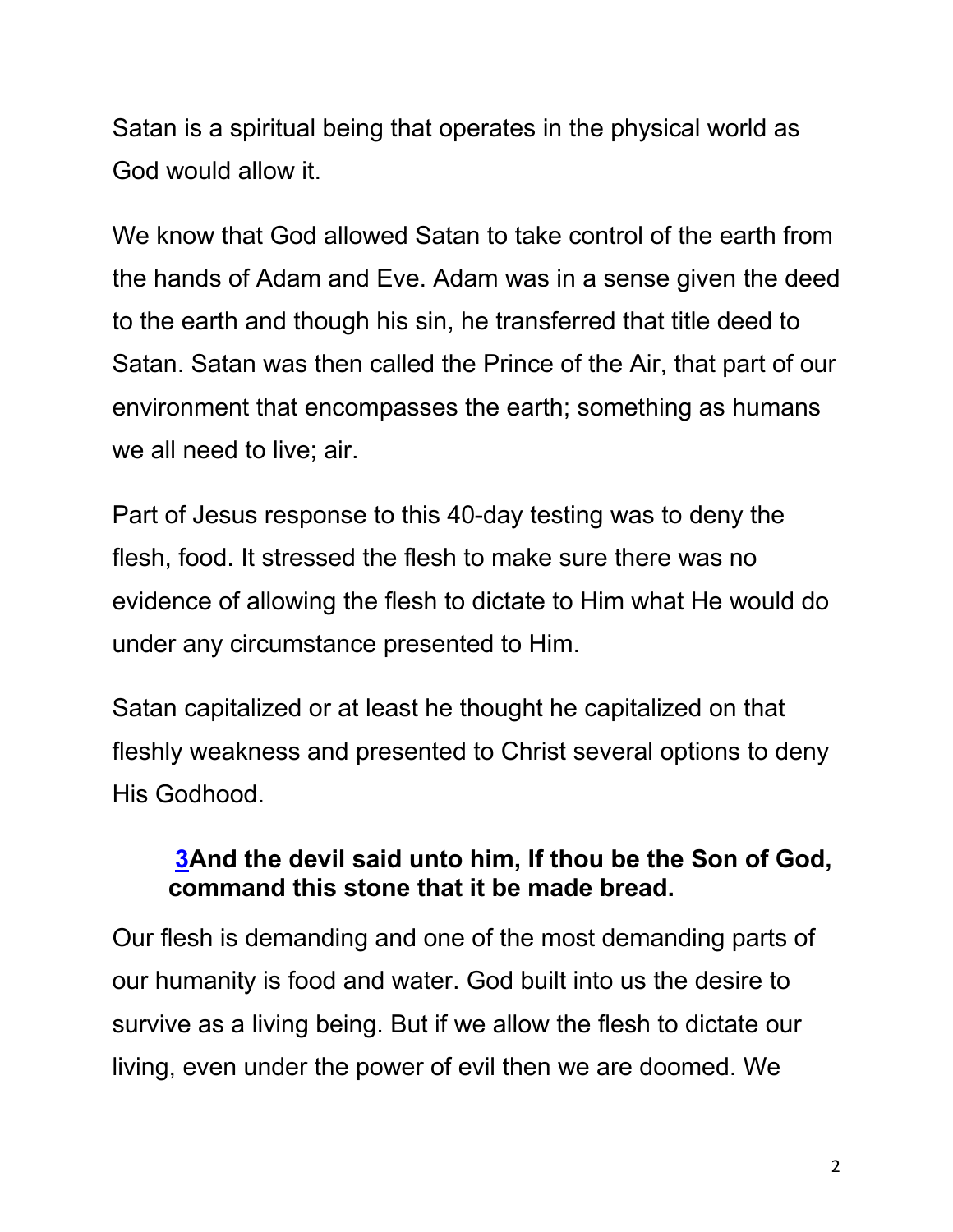must control the flesh by the spirit. I speak not as one that has mastered this but as a sinner, failing time after time due my deference to the flesh over the spirit. I have failed repeatedly, daily, yet God is Faithful to us even though we are unfaithful to Him.

#### *1 John 1:9 If we confess our sins, he is faithful and just to forgive us our sins, and to cleanse us from all unrighteousness.*

So, Satan ply's Jesus with the idea of feeding His flesh and filling His empty belly.

## **4And Jesus answered him, saying, It is written, That man shall not live by bread alone, but by every word of God.**

Jesus responds with a Spiritual response; rebuking the flesh and putting the Spirit ahead of the desires of the body. God had determined that the flesh needed food to survive but He also determined that the Spirit needed food as well to survive. That food the most important food; is every word that He speaks.

Human food has nutrition that God created the body to need; He also created the Spirit to need nutrients that only come from one place; that place is Truth and God is Truth.

> *John 3:33 He that hath received his testimony hath set to his seal that God is true.*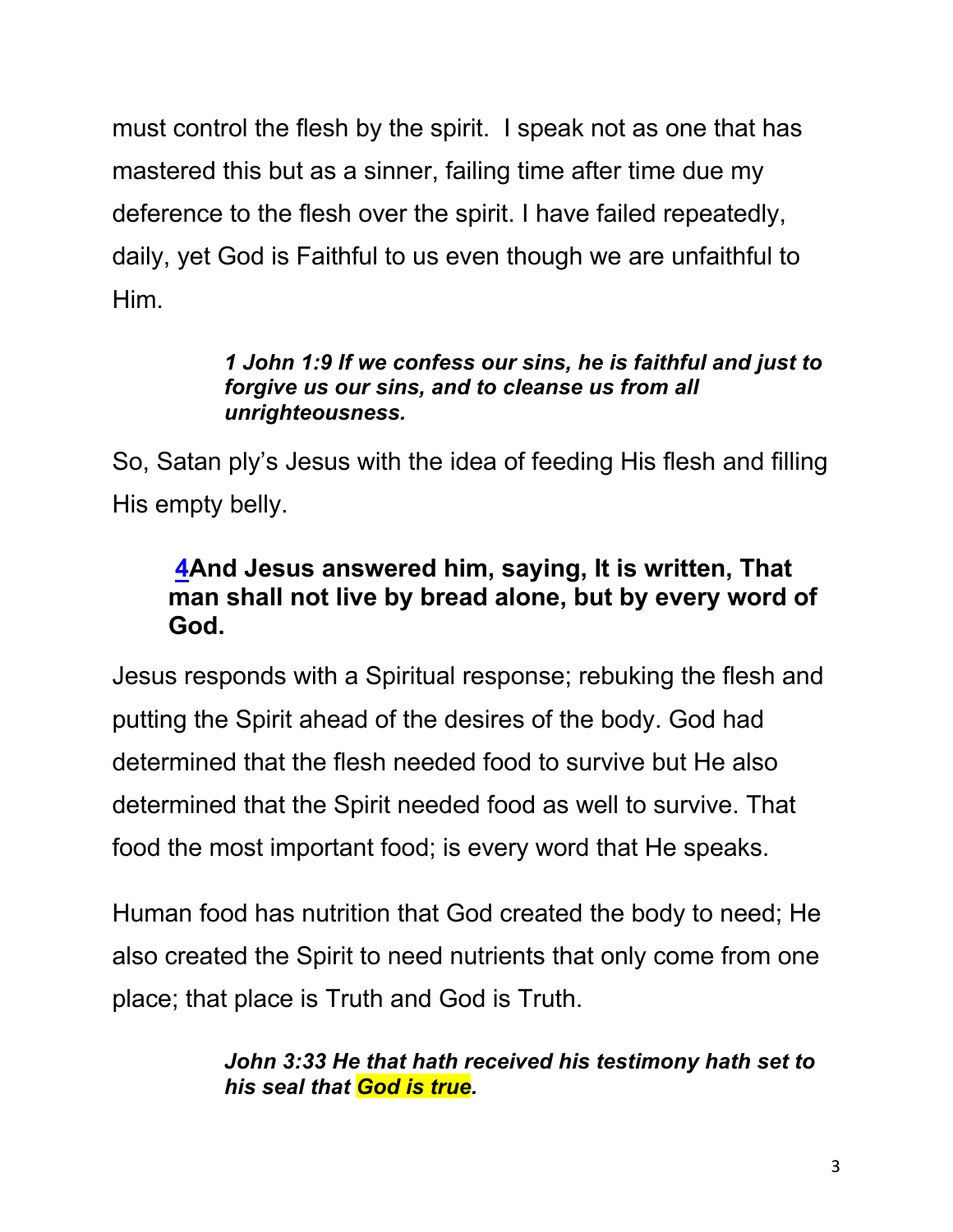*John 6:27 Do not work for food that perishes, but for food that endures to eternal life, which the Son of Man will give you. For on Him God the Father has placed His seal of approval."*

*John 4:24 God is a Spirit: and they that worship him must worship him in spirit and in truth.*

*John 17:7 "Sanctify them in the truth; Your word is truth.*

If God declares His Word to be Truth, where would Jesus go to, to find how to respond to Satan?

He would go directly to His Father's Word;

*Deuteronomy 8:3 And he humbled thee, and suffered thee to hunger, and fed thee with manna, which thou knewest not, neither did thy fathers know; that he might make thee know that man doth not live by bread only, but by every word that proceedeth out of the mouth of the LORD doth man live.*

It may be that all of God's nature pivots on this single word; TRUTH. God declares He loves us but if God is not based in Truth then His love would be questionable. We know it is not because God is TRUTH and we can TRUST everything He says. Not everything we say HE says, but everything He says.

We must live by the Word of God as Jesus states.

## **5And the devil, taking him up into an high mountain, shewed unto him all the kingdoms of the world in a**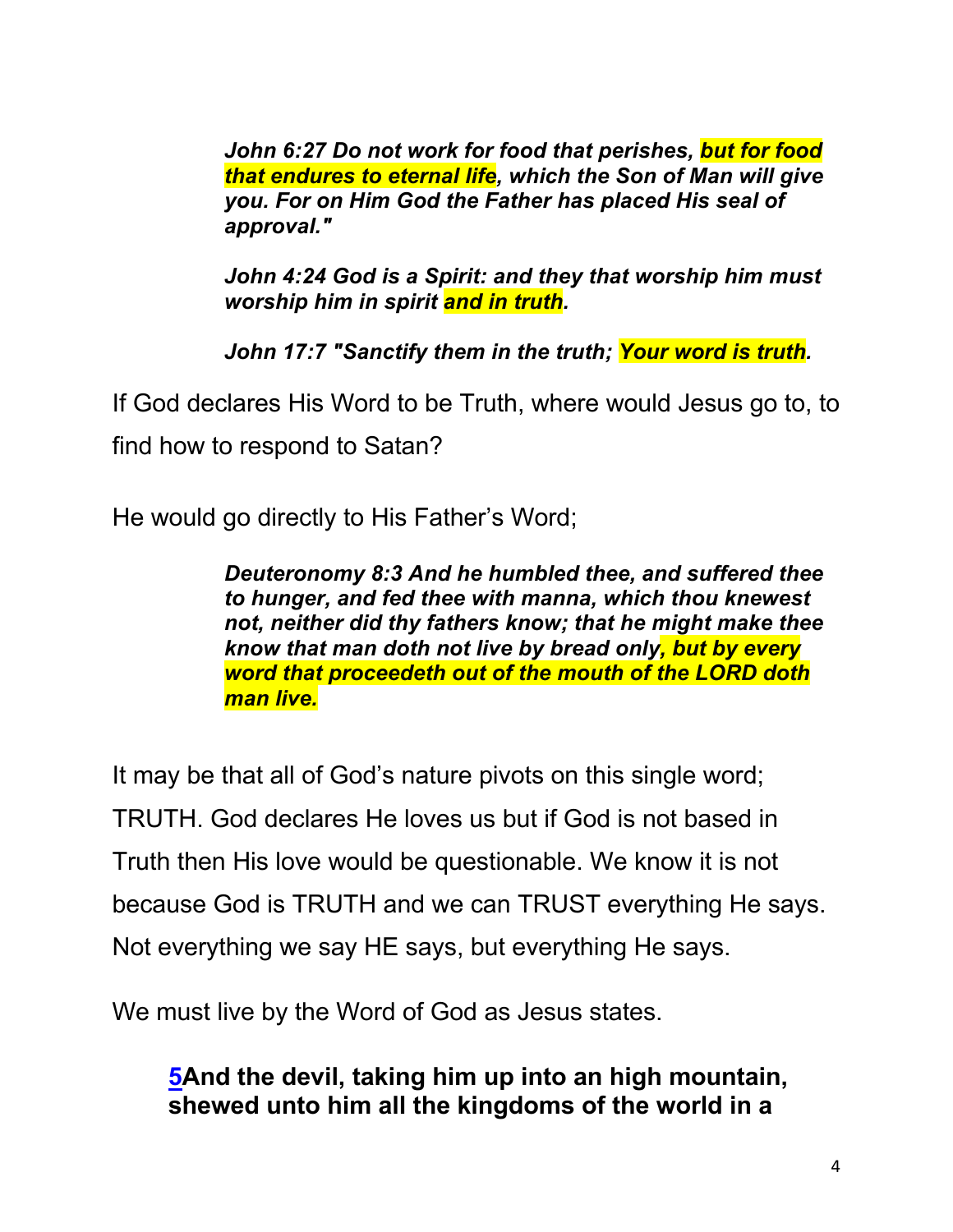**moment of time. 6And the devil said unto him, All this power will I give thee, and the glory of them: for that is delivered unto me; and to whomsoever I will I give it. 7If thou therefore wilt worship me, all shall be thine.**

By what authority does Satan dare to show Jesus kingdoms of the world and declare he has the power to give it to Jesus?

> *Genesis 1:28 Then God blessed them, and God said to them, "Be fruitful and multiply; fill the earth and subdue it; have dominion over the fish of the sea, over the birds of the air, and over every living thing that moves on the earth."*

God gave authority over all living creatures on the earth to man; Adam by giving him "dominion".

Dominion in the Greek is; Radah in Strongs Concordance

*Transliteration: radah Definition: to have dominion, rule, dominate*

Adam, through sin, transferred that authority or dominion, we

might call it a deed to Satan, while in the Garden of Eden.

Interestingly Satan uses the same focus on Eve that he tried on Jesus; food for the flesh.

The sin:

*Genesis 3: 1Now the serpent was more cunning than any beast of the field which the LORD God had made. And he*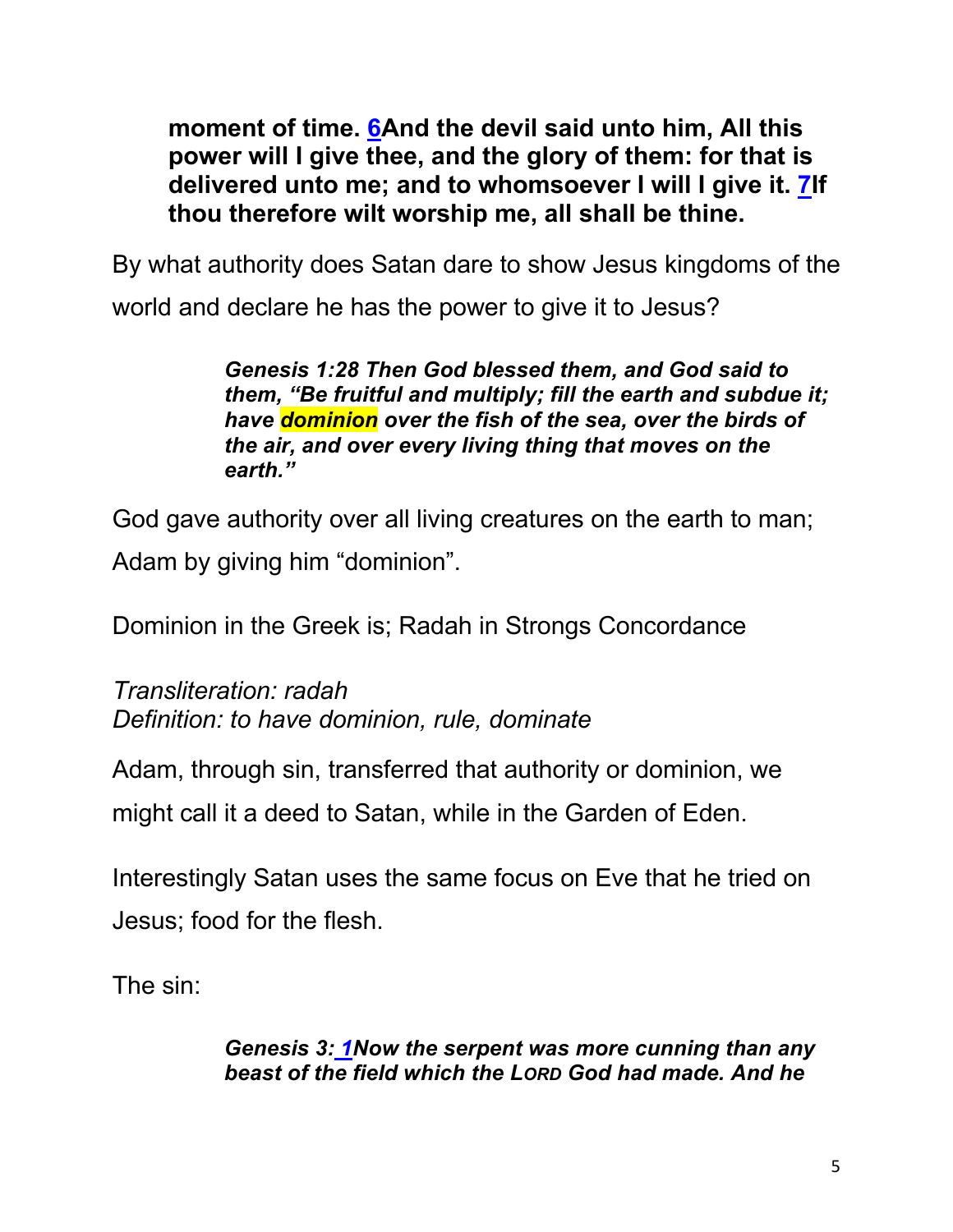*said to the woman, "Has God indeed said, 'You shall not eat of every tree of the garden'?"*

*2And the woman said to the serpent, "We may eat the fruit of the trees of the garden; 3but of the fruit of the tree which is in the midst of the garden, God has said, 'You shall not eat it, nor shall you touch it, lest you die.' "*

*4Then the serpent said to the woman, "You will not surely die. 5For God knows that in the day you eat of it your eyes will be opened, and you will be like God, knowing good and evil."*

*6So when the woman saw that the tree was good for food, that it was [a]pleasant to the eyes, and a tree desirable to make one wise, she took of its fruit and ate. She also gave to her husband with her, and he ate. 7Then the eyes of both of them were opened, and they knew that they were naked; and they sewed fig leaves together and made themselves [b]coverings.*

The sin detected by God;

*Genesis 3: 8And they heard the [c]sound of the LORD God walking in the garden in the [d]cool of the day, and Adam and his wife hid themselves from the presence of the LORD God among the trees of the garden.*

*9Then the LORD God called to Adam and said to him, "Where are you?"*

*10So he said, "I heard Your voice in the garden, and I was afraid because I was naked; and I hid myself."*

*11And He said, "Who told you that you were naked? Have you eaten from the tree of which I commanded you that you should not eat?"*

*12Then the man said, "The woman whom You gave to be with me, she gave me of the tree, and I ate."*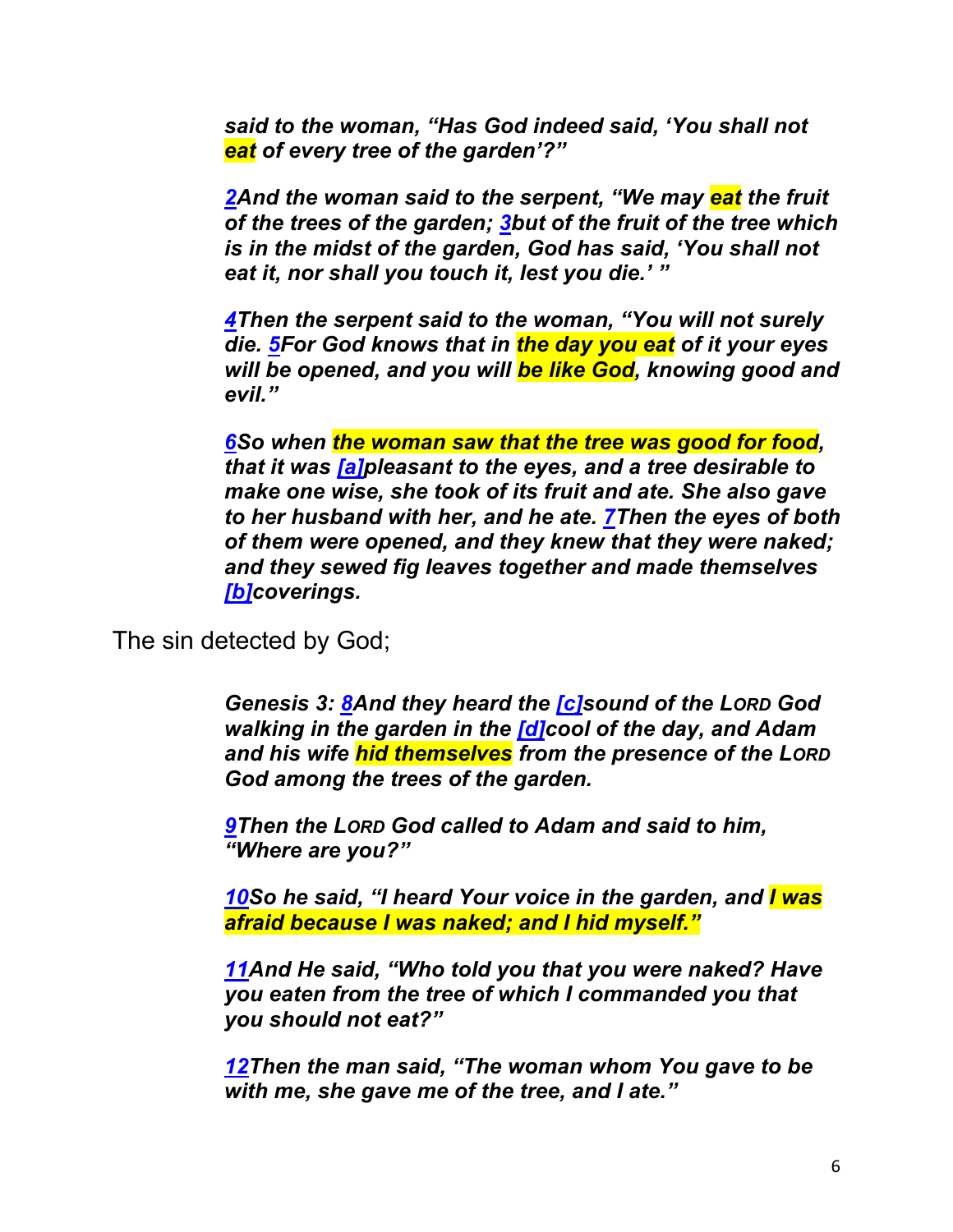*13And the LORD God said to the woman, "What is this you have done?"*

*The woman said, "The serpent deceived me, and I ate."*

The interim punishment for the devil;

*14So the LORD God said to the serpent:*

*"Because you have done this, You are cursed more than all cattle, And more than every beast of the field; On your belly you shall go, And you shall eat dust All the days of your life. 15And I will put enmity Between you and the woman, And between your seed and her Seed; He shall bruise your head, And you shall bruise His heel."*

The interim punishment for the woman;

*16To the woman He said:*

*"I will greatly multiply your sorrow and your conception; In pain you shall bring forth children; Your desire shall be [e]for your husband, And he shall rule over you."*

The interim punishment for man;

*17Then to Adam He said, "Because you have heeded the voice of your wife, and have eaten from the tree of which I commanded you, saying, 'You shall not eat of it':*

*"Cursed is the ground for your sake; In toil you shall eat of it All the days of your life. 18Both thorns and thistles it shall [f]bring forth for you, And you shall eat the herb of the field.*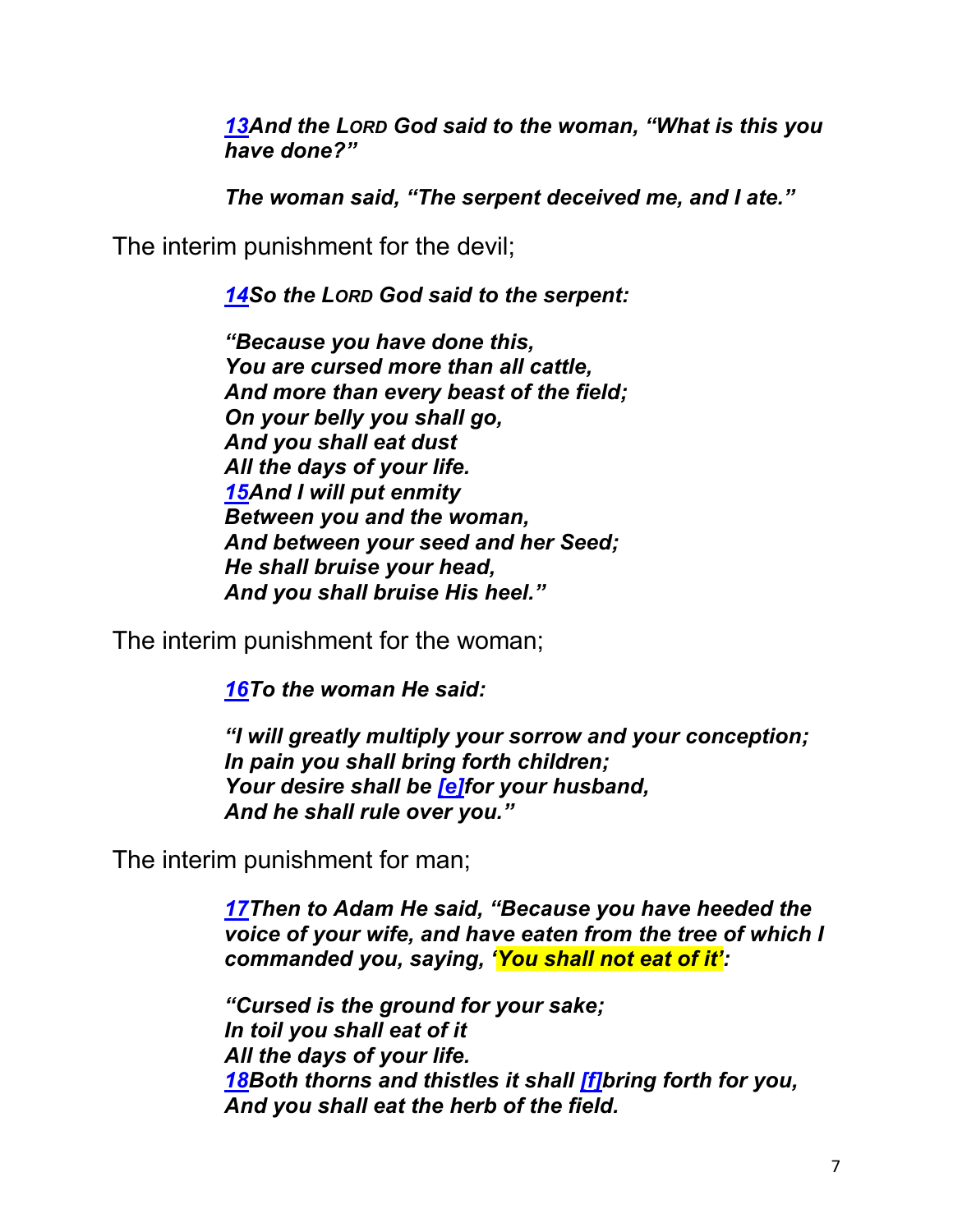*19In the sweat of your face you shall eat bread Till you return to the ground, For out of it you were taken; For dust you are, And to dust you shall return."*

*20And Adam called his wife's name Eve,[g] because she was the mother of all living.*

God's provisional solution for the sin of man was to kill an innocent animal to cover man's nakedness. That was the first sacrifice of blood for sin. There would be hundreds of thousands of animals sacrificed over the centuries to temporarily cover the sins of the Jewish people until the Messiah would come and become the last sacrifice for all of mankind.

#### *21Also for Adam and his wife the LORD God made tunics of skin, and clothed them.*

God's removal of man from the possessor of the earth and all living things;

> *22Then the LORD God said, "Behold, the man has become like one of Us, to know good and evil. And now, lest he put out his hand and take also of the tree of life, and eat, and live forever"— 23therefore the LORD God sent him out of the garden of Eden to till the ground from which he was taken. 24So He drove out the man; and He placed cherubim at the east of the garden of Eden, and a flaming sword which turned every way, to guard the way to the tree of life.*

The benefactor of all of this was Satan. With a void in the entity that had dominion over the earth and in light of the provisional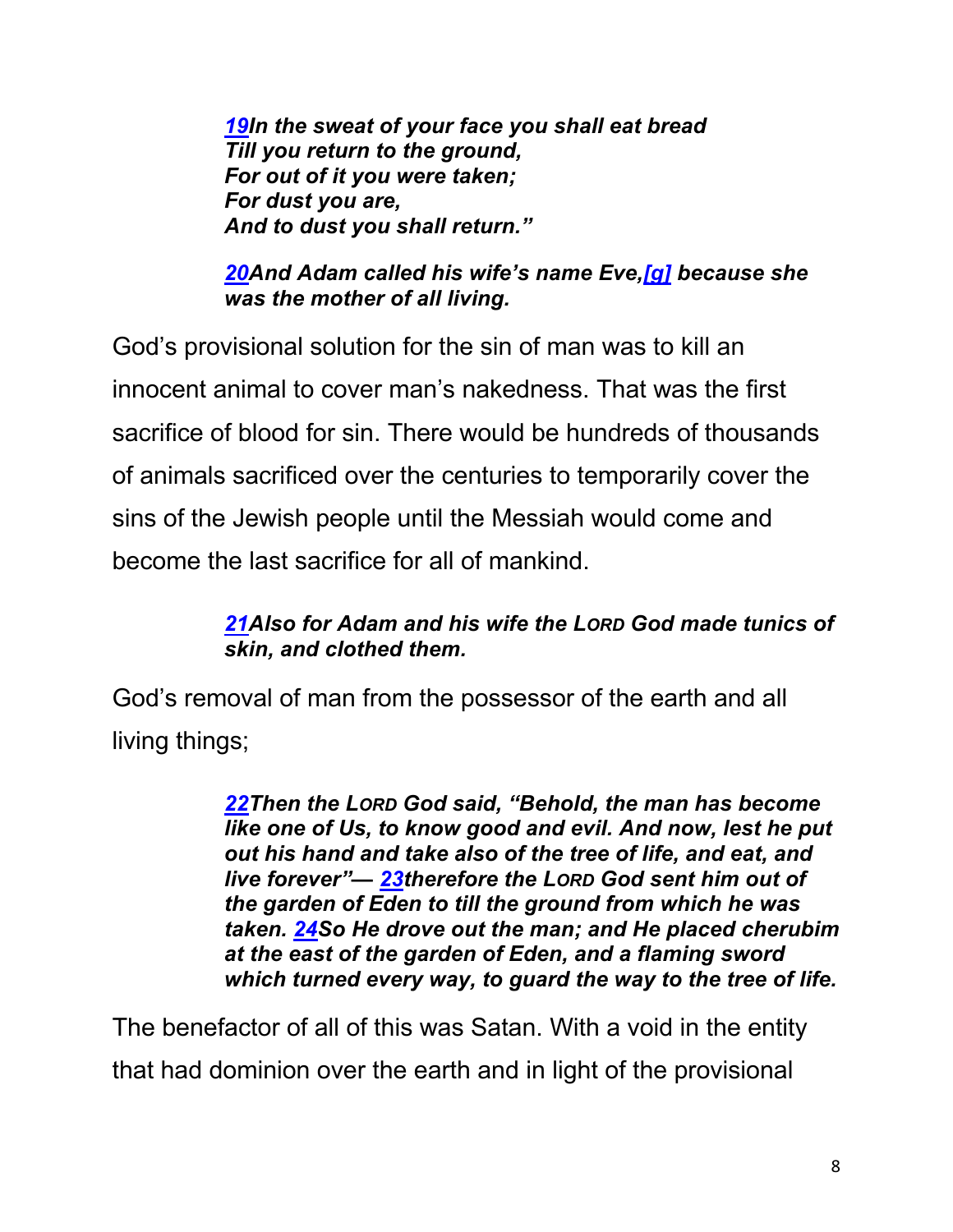penalty that man was to endure, he was relegated to a laborer not the commander and chief of all that is living under God's authority.

Satan wanted to remove man from being the apple of His eye and Satan accomplished that with one small piece of fruit and a LIE.

Satan did not have the same fortune when dealing with Christ Jesus. Jesus was way out of Satan's league, and Satan stupidly thought he could sway Jesus with some simple food. The stakes were too high, all of humanity all of eternity for humanity was a stake. The same stakes were in the Garden of Eden, but Adam did not have the ability to understand that apparently, or he simply defaulted to his flesh. In either case, Jesus was not someone to be toyed with by Satan and Jesus made it clear that the title would be transferred back to its rightful owner in short order.

#### **8And Jesus answered and said unto him, Get thee behind me, Satan: for it is written, Thou shalt worship the Lord thy God, and him only shalt thou serve.**

#### *Deuteronomy 6:13 Thou shalt fear the LORD thy God, and serve him, and shalt swear by his name.*

There can be only one response to Satan or to anyone who tries to intimate that there is an authority higher than God's authority.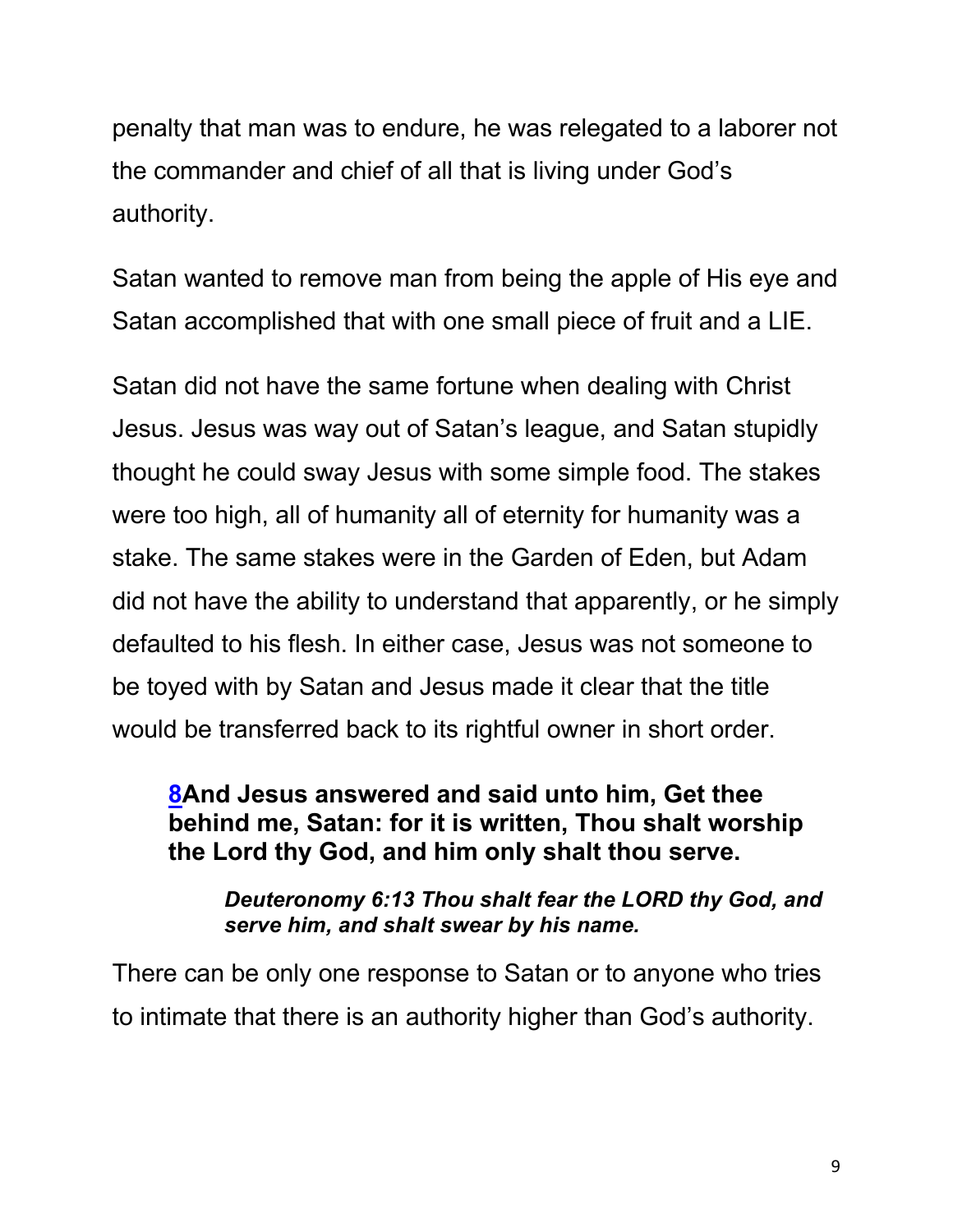In Spokane I have seen a house not far from my where our grandchildren live that has two flag poles. One pole has the Christian flag and the other has the American flag. Now some man has written what is called flag etiquette; and in that manmade edict it says that in America the American flag is flown in the position of honor over all other flags, either by its position as on a stage or its height relative to any other flag flown next to it.

This family has the Christian flag above the US Flag. A clear violation of flag etiquette as proclaimed by man but clearly a correct reflection of the TRUTH. God is above all, including the United States of America and its flag.

As a note on the American Flag and the legislation that has been passed;

*December 22, 1942 to become Public Law 829; Chapter 806, 77th Congress, 2nd session. Exact rules for use and display of the flag (36 U.S.C. 173-178) as well as associated sections (36 U.S.C. 171) Conduct during Playing of the National Anthem, (36 U.S.C. 172) the Pledge of Allegiance to the Flag, and Manner of Delivery were included.* 

A couple of sections that are of interest to we Christians.

*"Section 175…(c) No other flag or pennant should be placed above or, if on the same level, to the right of the flag of the United States of America, except during church services conducted by naval chaplains at sea, when the church pennant may be flown above the flag during church services for the personnel of the Navy."*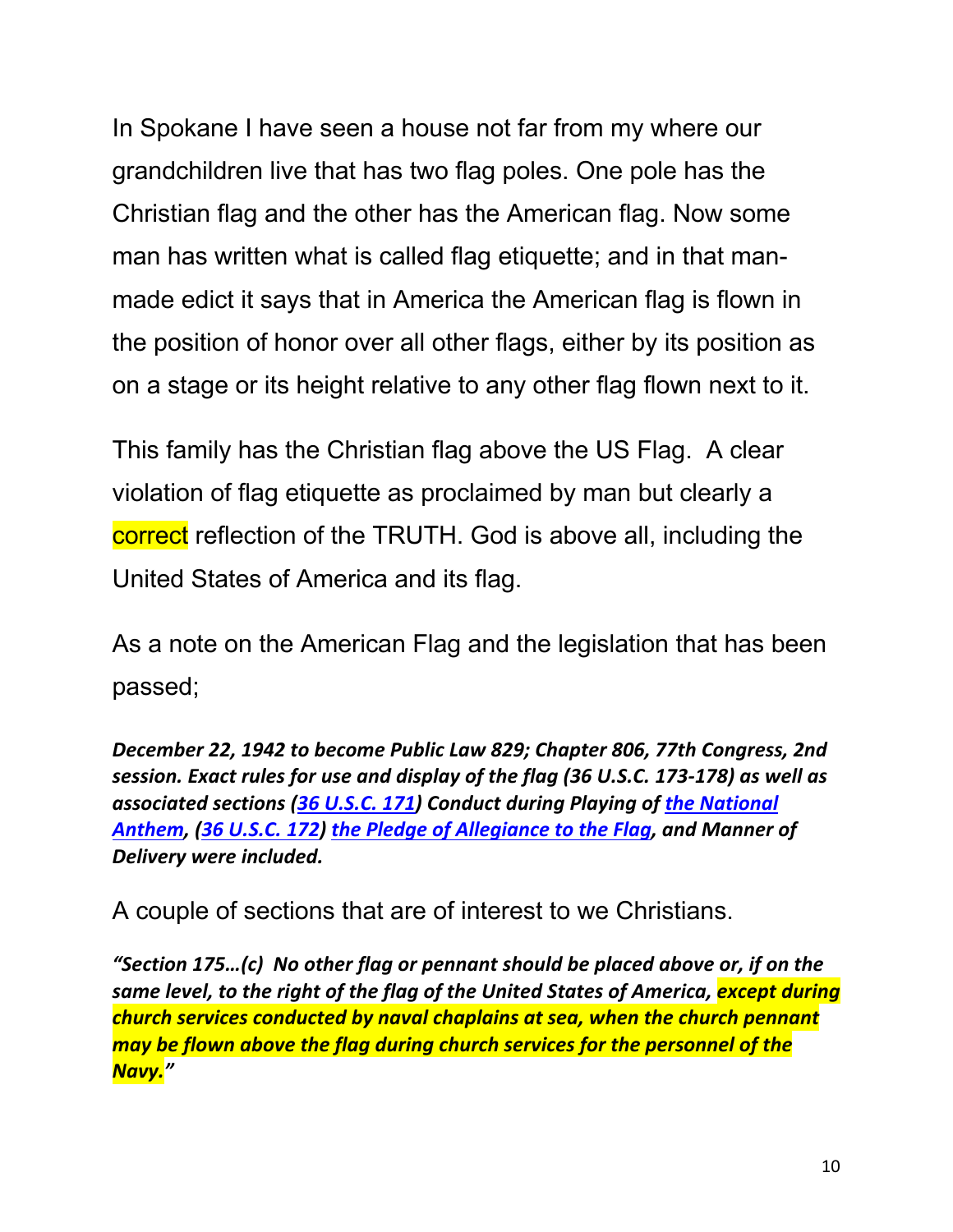In the preamble to the legislation this is recorded;

*"This code is the guide for all handling and display of the Stars and Stripes. It does not impose penalties for misuse of the United States Flag. That is left to the states and to the federal government for the District of Columbia. Each state has its own flag law."*

There are two essential parts to verse 8 that we should concentrate on;

#### *Vs 8…"for it is written, Thou shalt worship the Lord thy God, and him only shalt thou serve."*

Worship and Serve only God, not a nation, not a person, not an environment, not an idol, only God.

#### **9And he brought him to Jerusalem, and set him on a pinnacle of the temple, and said unto him, If thou be the Son of God, cast thyself down from hence:**

Jerusalem is the center of the earth when it comes to God's chosen people. Jerusalem is God's time piece on this earth. If you want to know where we are in God's Time Table look to Jerusalem. Satan understands the importance of Jerusalem to God and so he chose that location to test Jesus on a different level of Spirituality.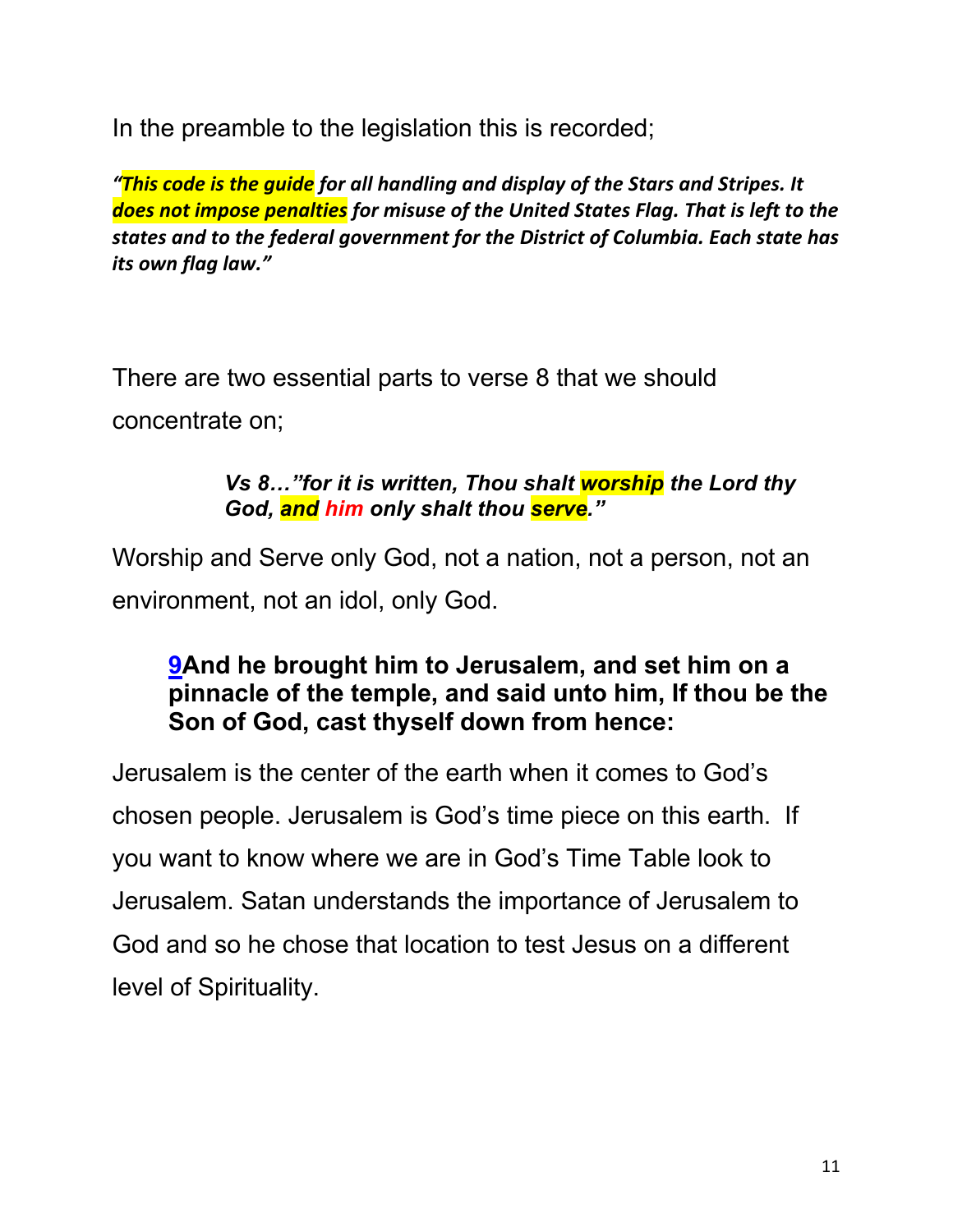One of Satan's greatest weapons is questioning authority either with the word "If" or with a simple question. He questioned God's authority in the Garden with Eve;

> *Luke 4: Then the serpent said to the woman, "You will not surely die.*

He questioned it with his temptation of Christ;

*Luke 4: 3And the devil said unto him, If thou be the Son of God, command this stone that it be made bread.*

*Luke 4: 7If thou therefore wilt worship me, all shall be thine.*

*Luke 4:9…. If thou be the Son of God, cast thyself down from hence:*

#### **10For it is written, He shall give his angels charge over thee, to keep thee:**

Now we find Satan quoting God's Word; taking a little truth and mixing it in with the essence of a lie will make the whole statement a lie.

#### *Psalms 91:11 For he shall give his angels charge over thee, to keep thee in all thy ways.*

We see this it so called journalism today; where a partial truth may exist, by the time you read the entire article it has little to do with the truth and more with speculation and opinion, but it passed off as in-depth reporting. Some have started calling it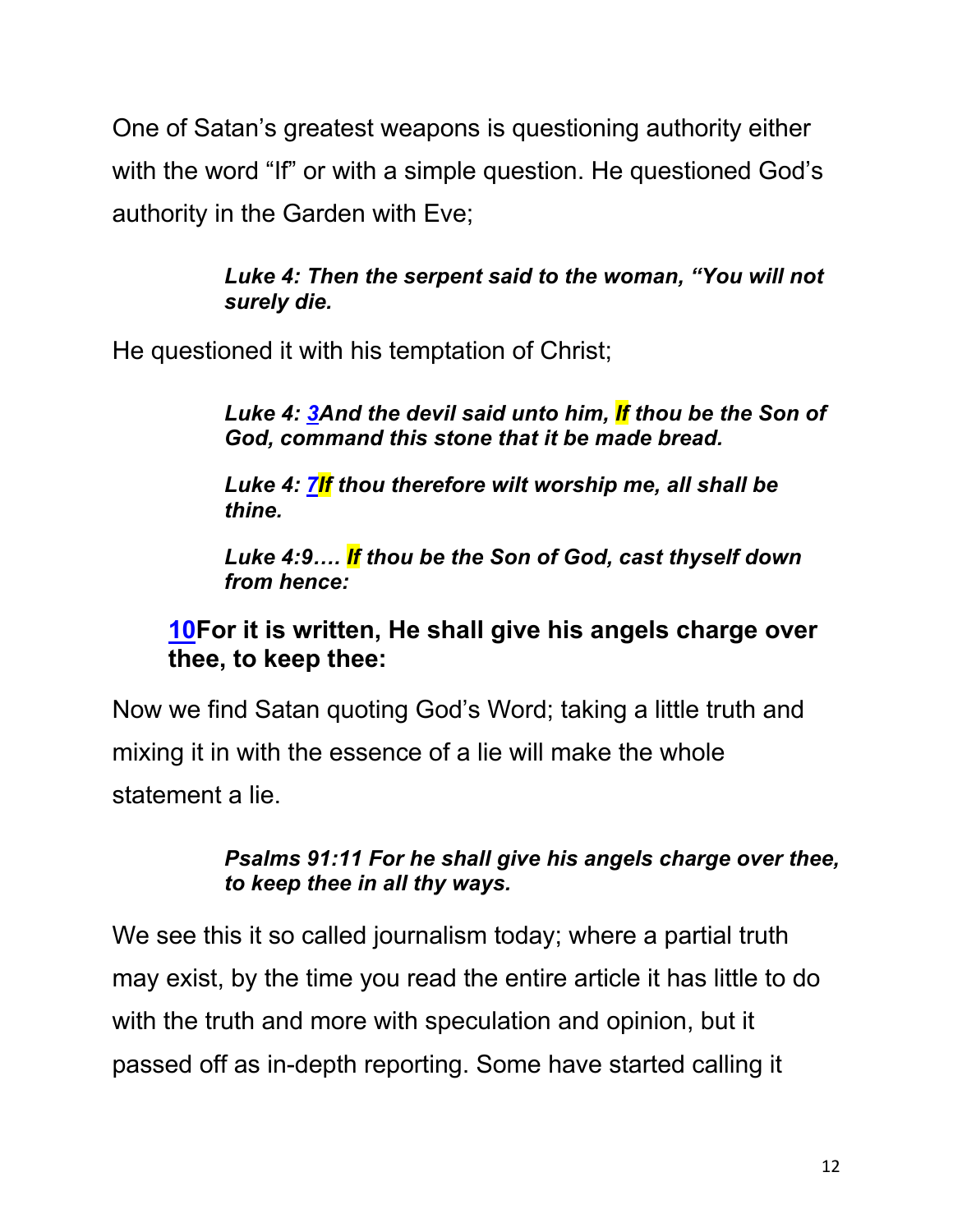"fake news" and that has more truth in it than the journalism unfortunately.

The same thing has happened with God's Word, the many manmade doctrines that are called churches; small "c" church have abandoned the truth for a lie on many issues that God has declared sin. God warned of this incompatible nature of lies of Satan which man has swallowed whole. It is incompatible with His Spirit and He declared He would pour out His Wrath on those who followed this path of lies.

> *Romans 1: 18For the wrath of God is revealed from heaven against all ungodliness and unrighteousness of men, who hold the truth in unrighteousness; 19Because that which may be known of God is manifest in them; for God hath shewed it unto them. 20For the invisible things of him from the creation of the world are clearly seen, being understood by the things that are made, even his eternal power and Godhead; so that they are without excuse: 21Because that, when they knew God, they glorified him not as God, neither were thankful; but became vain in their imaginations, and their foolish heart was darkened. 22Professing themselves to be wise, they became fools, 23And changed the glory of the uncorruptible God into an image made like to corruptible man, and to birds, and fourfooted beasts, and creeping things. (This includes things like environmentalism and other things that man worship instead of God; God calls it worshiping the creation instead of the Creator) emphasis mine*

> *24Wherefore God also gave them up to uncleanness through the lusts of their own hearts, to dishonour their own bodies between themselves: 25Who changed the truth*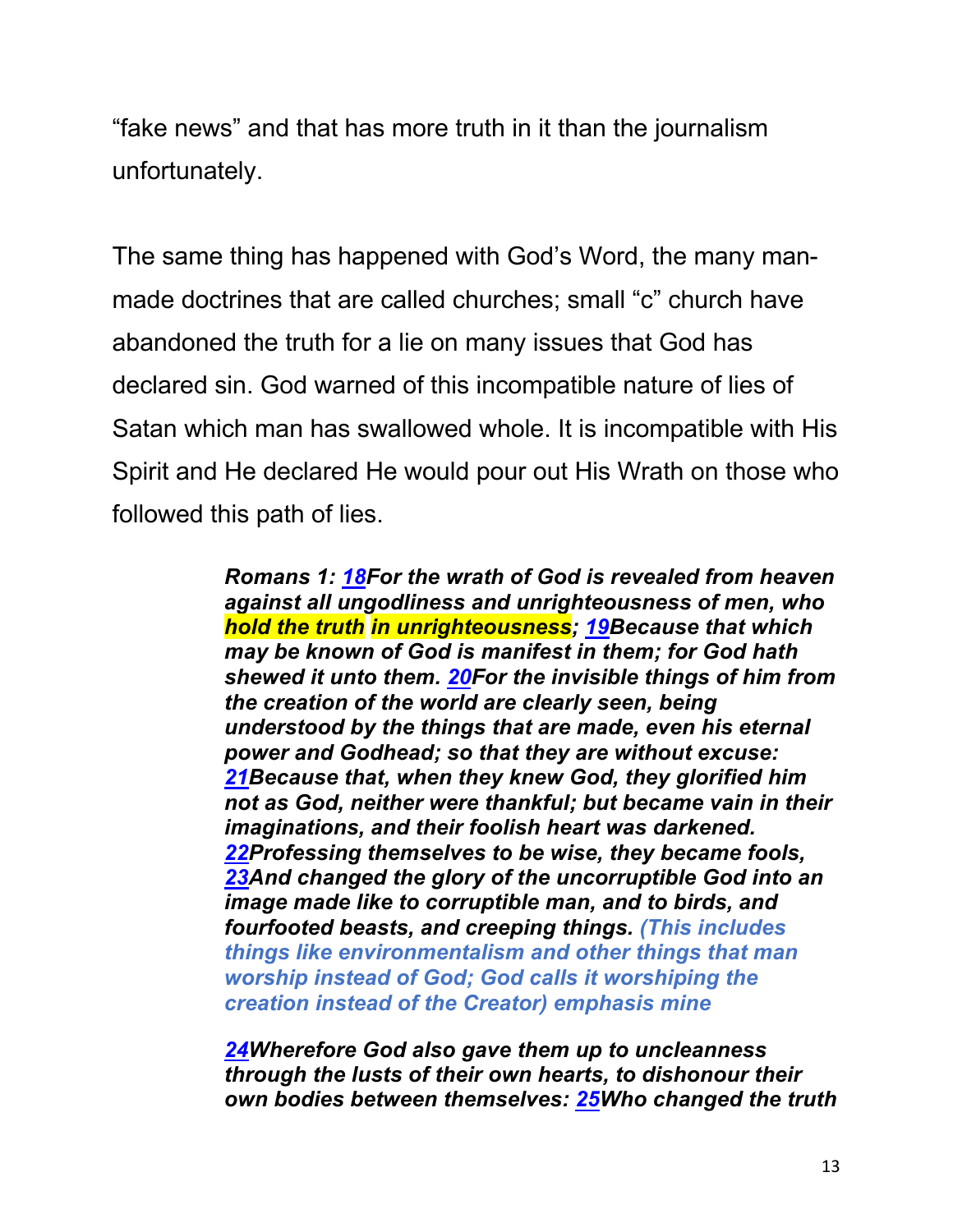*of God into a lie, and worshipped and served the creature more than the Creator, who is blessed for ever. Amen.*

*26For this cause God gave them up unto vile affections: for even their women did change the natural use into that which is against nature: 27And likewise also the men, leaving the natural use of the woman, burned in their lust one toward another; men with men working that which is unseemly, and receiving in themselves that recompence of their error which was meet.*

*28And even as they did not like to retain God in their knowledge, God gave them over to a reprobate mind, to do those things which are not convenient; 29Being filled with all unrighteousness, fornication, wickedness, covetousness, maliciousness; full of envy, murder, debate, deceit, malignity; whisperers, 30Backbiters, haters of God, despiteful, proud, boasters, inventors of evil things, disobedient to parents, 31Without understanding, covenant breakers, without natural affection, implacable, unmerciful: 32Who knowing the judgment of God, that they which commit such things are worthy of death, not only do the same, but have pleasure in them that do them.*

Many main-line denominations today have given themselves over to the lust of the flesh. The have traded the truth for a lie and call any of us who want to walk in obedience to God's Word, closed minded, racist, sexist, homophobic, xenophobic and the list goes on. It is bullying it an extreme level. God gave Christians clear direction; we are to walk in His Truth. We are to love all people as He loves all people. He does not hate the homosexual, and neither should we; we should pray for them. He DOES hate the sin or homosexuality as well as ALL other sin; ALL SIN. God will not make accommodation for any sin including homosexuality, it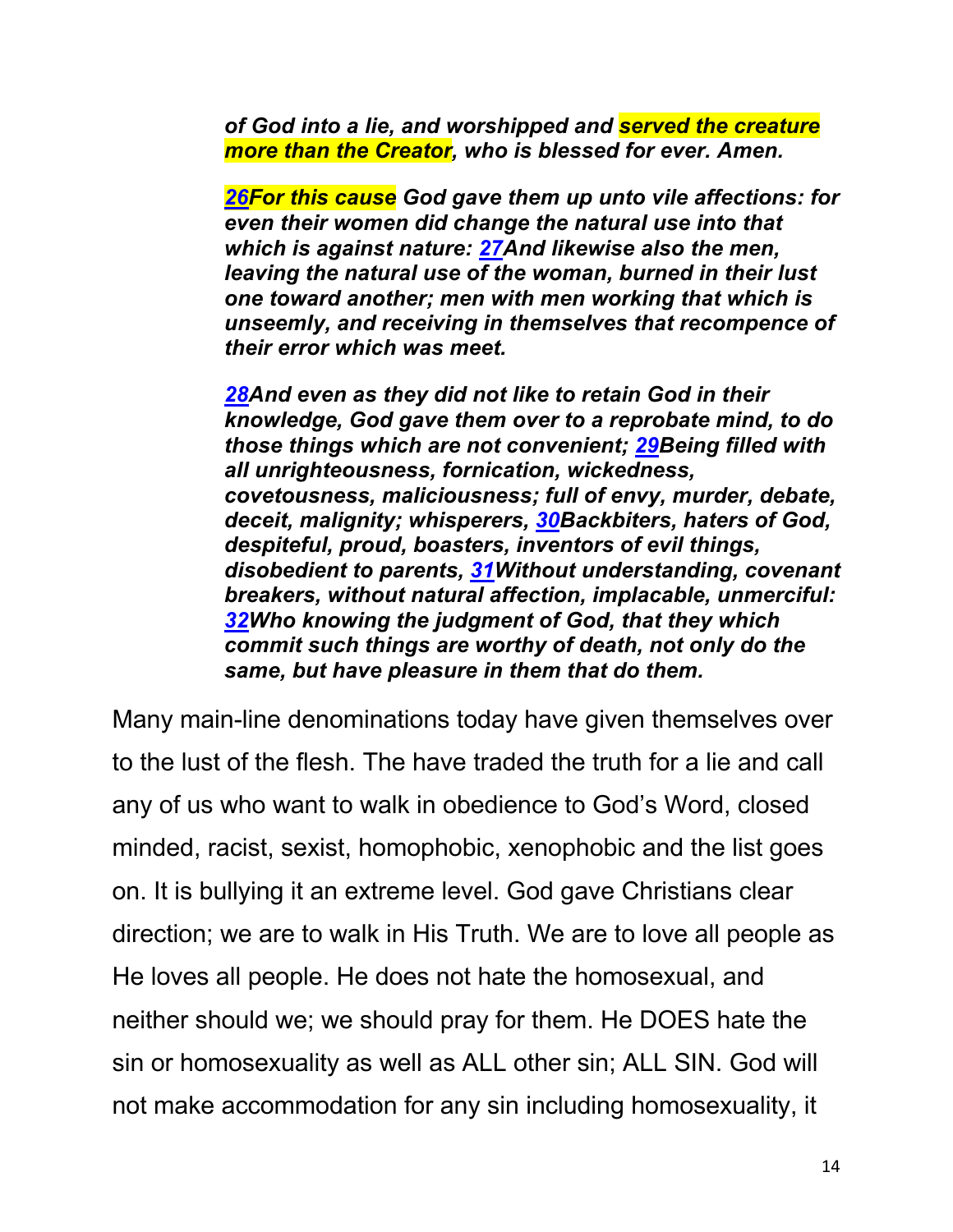is a sin and those engaged in it need to be saved. Sin, all sin leads to death. We are not to judge sinners, God has already done that, we are to love them and pray for them, but that does not mean we make accommodation for their sin. We are to speak the truth to them in Love and let God's Spirit deal with their hearts.

# **11And in** *their* **hands they shall bear thee up, lest at any time thou dash thy foot against a stone.**

*Psalms 91:12 They shall bear thee up in their hands, lest thou dash thy foot against a stone.*

Satan is the father of lies and will not hesitate to take a portion of God's Word the Truth out of context and Spiritual meaning for his own desire for power.

> *John 8:44 Ye are of your father the devil, and the lusts of your father ye will do. He was a murderer from the beginning, and abode not in the truth, because there is no truth in him. When he speaketh a lie, he speaketh of his own: for he is a liar, and the father of it.*

Jesus was not caught off guard as if that were even possible; so, Jesus does what He always does; He quotes His Father who is TRUTH.

**12And Jesus answering said unto him, It is said, Thou shalt not tempt the Lord thy God.**

*Deuteronomy 6: 16Ye shall not tempt the LORD your God, as ye tempted him in Massah. 17Ye shall diligently keep*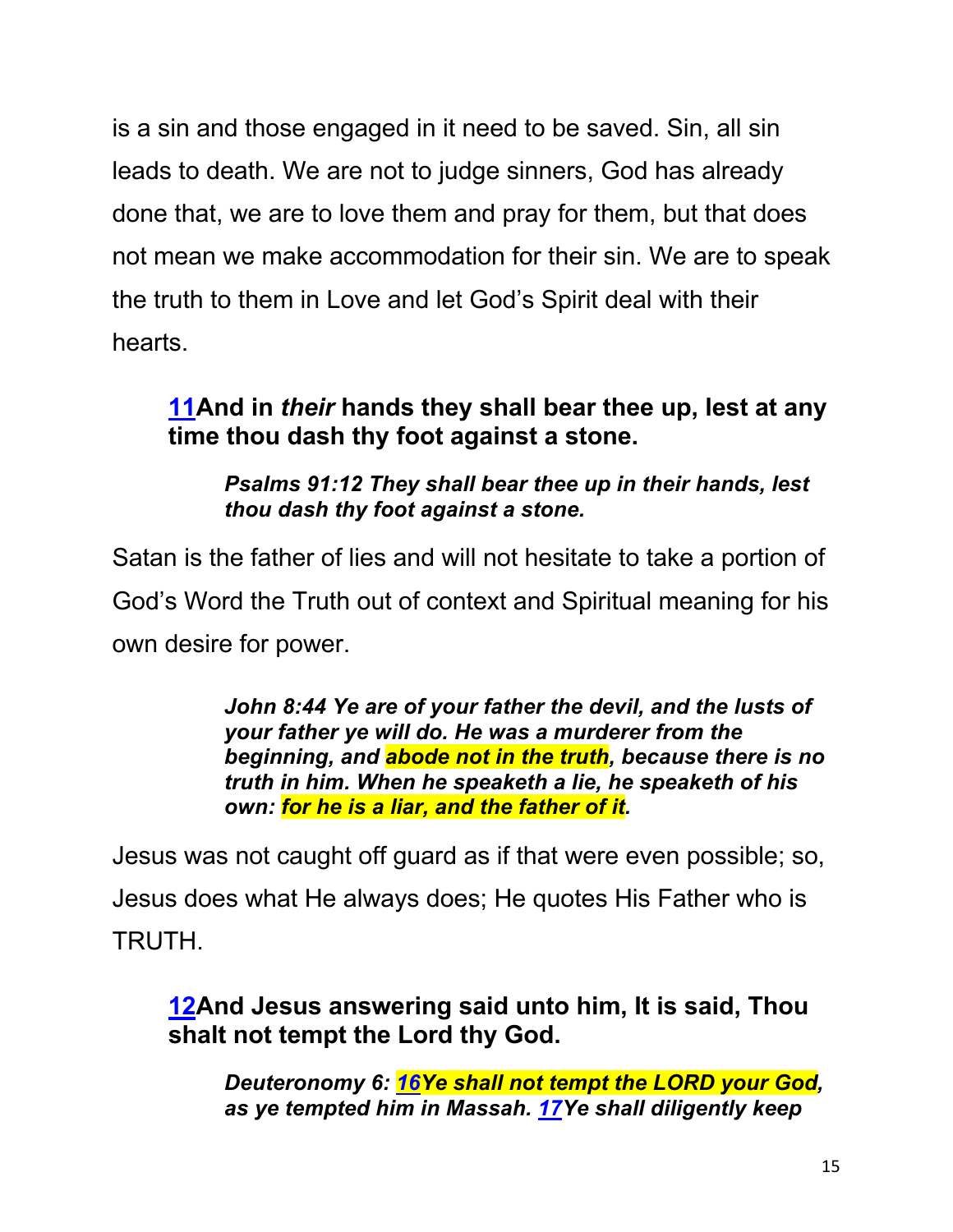*the commandments of the LORD your God, and his testimonies, and his statutes, which he hath commanded thee. 18And thou shalt do that which is right and good in the sight of the LORD: that it may be well with thee, and that thou mayest go in and possess the good land which the LORD sware unto thy fathers, 19To cast out all thine enemies from before thee, as the LORD hath spoken.*

Being foiled at each turn in dealing with Jesus but having with some success within and through man, Satan continues his quest to destroy man, whom God loves and created. The Biblical view of Satan's goal is simple; destroy anything God Loves and take power.

### **13And when the devil had ended all the temptation, he departed from him for a season.**

This season of quasi tranquility was really an allusion that Jesus did not accept as TRUTH. When Satan says he is going to leave you alone and stop tempting you, it is a lie. He will not stop; demons need no sleep or vacation; they work diligently for their master. The temptations often come from our own minds our fleshly will trying to get us to defy God. Those thoughts are embedded in us from sins of the past. We must overcome the mind as evil is trying to control our minds. Ask God to rebuke the evil in our minds on a daily sometimes minute by minute basis.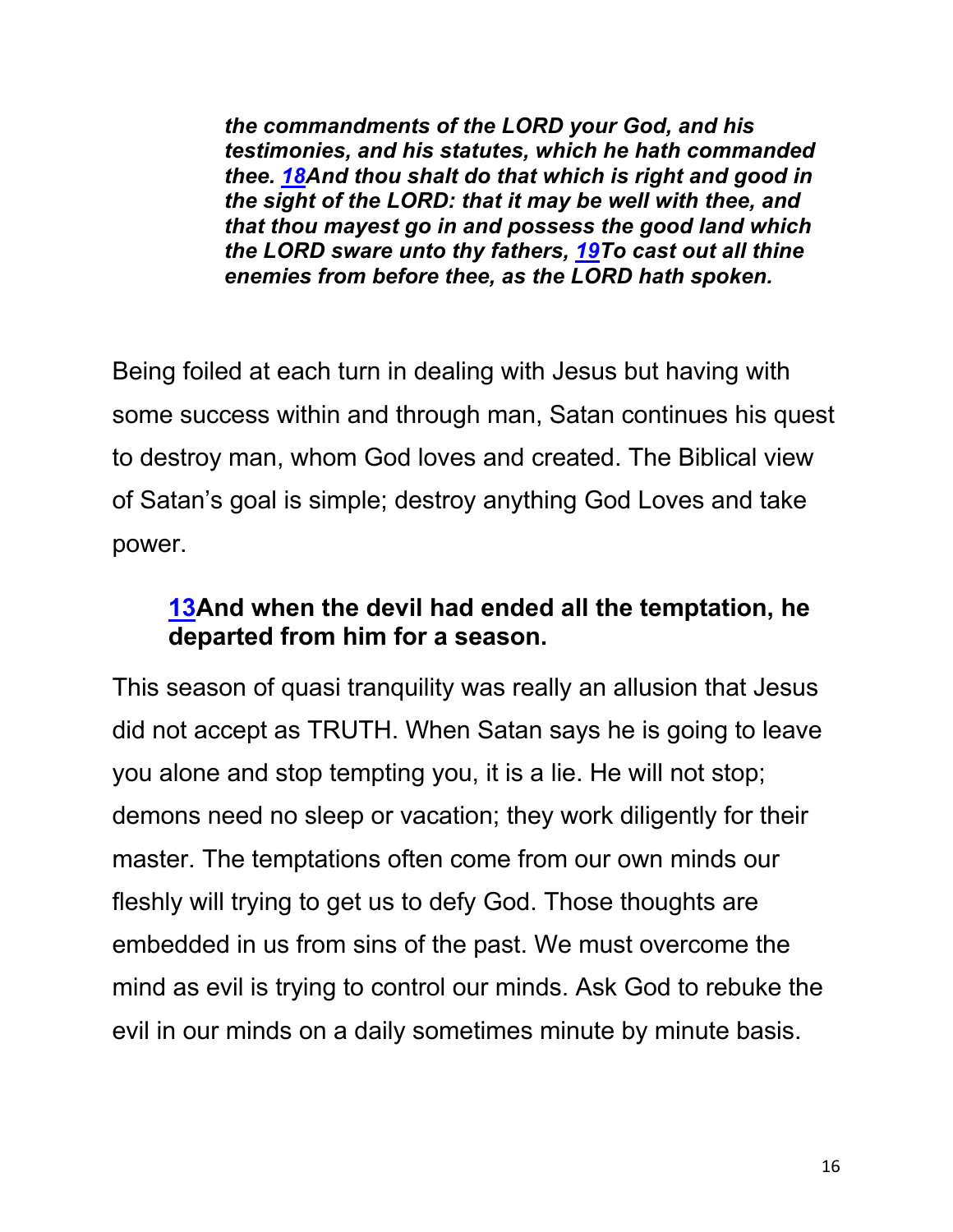During the next couple of years of Jesus Ministry Satan continued to get the religious leaders to hate and try to kill Jesus and that season of fake peace would come to an end at the Cross. Jesus warned His disciples of this coming time;

> *John 14:3 Hereafter I will not talk much with you: for the prince of this world cometh, and hath nothing in me.*

# **Jesus Begins His Ministry**

**(Isaiah 9:1-7; Matthew 4:12-17; Mark 1:14-15)**

**14And Jesus returned in the power of the Spirit into Galilee: and there went out a fame of him through all the region round about. 15And he taught in their synagogues, being glorified of all.**

The common man can hear the gospel and the Holy Spirit quicken his Spirit and new life springs forth. Not so with religious people, there is strife in the manmade churches of our age. We should not be surprised; Jesus told us that the end of the age would be a church (small "c") that would be called Laodicea, a lukewarm church, neither hot nor cold, such a useless fashion all seeking manmade power and prestige all the time either watering down the Truth or abandoning it altogether.

I am not advocating for anyone not to go to church but go with your eyes wide open and in full knowledge of the Gospel of Jesus Christ.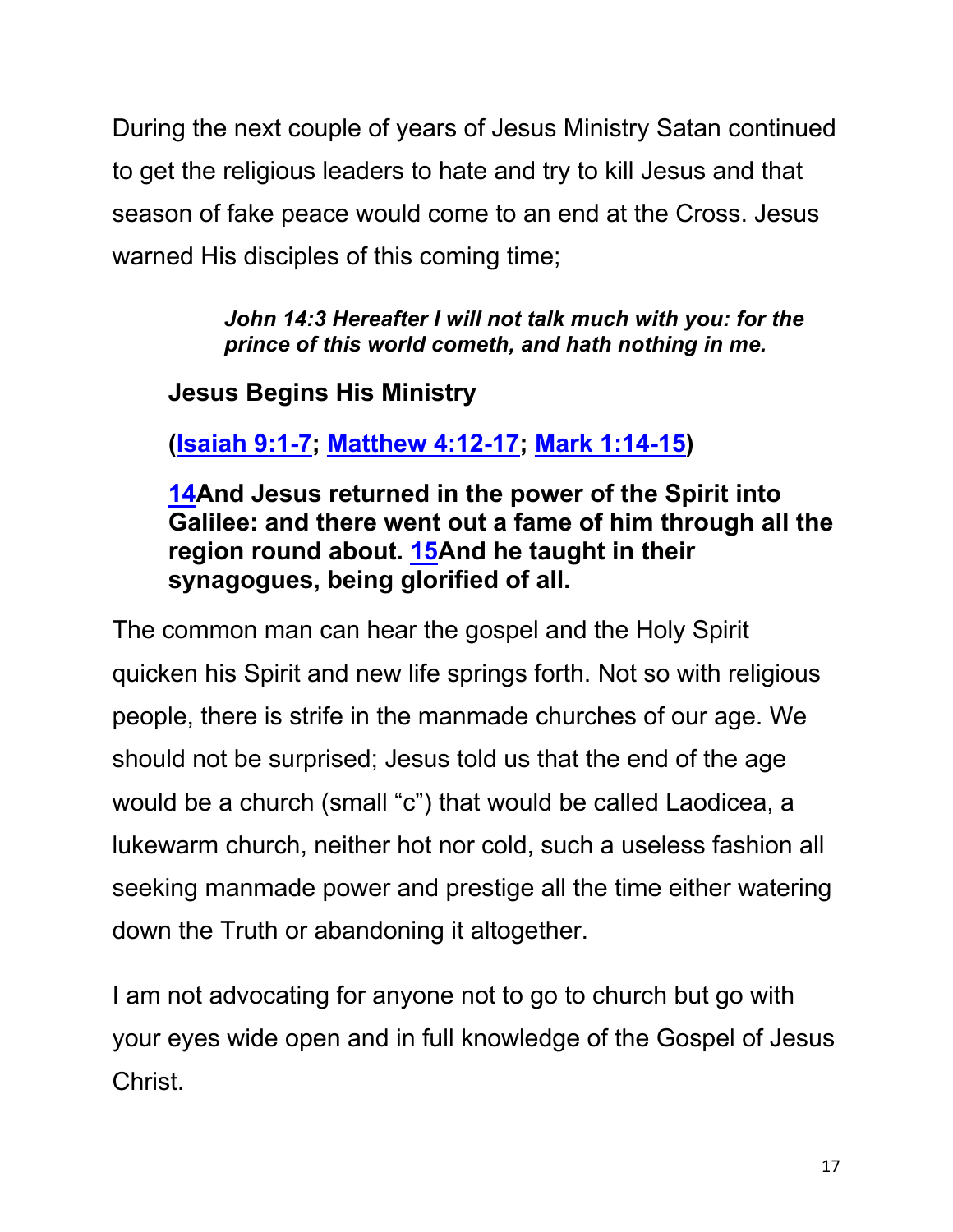*2 Timothy 2:15 Be diligent to present yourself approved to God, a worker who does not need to be ashamed, rightly dividing the word of truth.*

*Acts 17:11 These were more noble than those in Thessalonica, in that they received the word with all readiness of mind, and searched the scriptures daily, whether those things were so.*

Studying and make yourselves knowledgeable about the Word of Truth, so when you are faced with a false doctrine even here in this Bible Study that you will recognize it for what it is. God tells us not to forsake the fellowshipping together with the saints.

I will not intentionally declare any false doctrine to you, but I am human and can be mistaken. So, study for yourselves what God says, not what I say God says.

# **Jesus Rejected at Nazareth**

**(Isaiah 61:1-11; Matthew 2:19-23; Matthew 13:53-58; Mark 6:1-6; Luke 2:39-40)**

**16And he came to Nazareth, where he had been brought up: and, as his custom was, he went into the synagogue on the sabbath day, and stood up for to read.**

It is unclear if this is referring to Jesus' custom or a Hebrew custom. In Hebrew tradition, children 5 and older were allowed to come to the Synagogue, it was not until they were 13 when it became part of the legal life of those who were called Jews. We are told little about Jesus life as a child other than at 13 he did go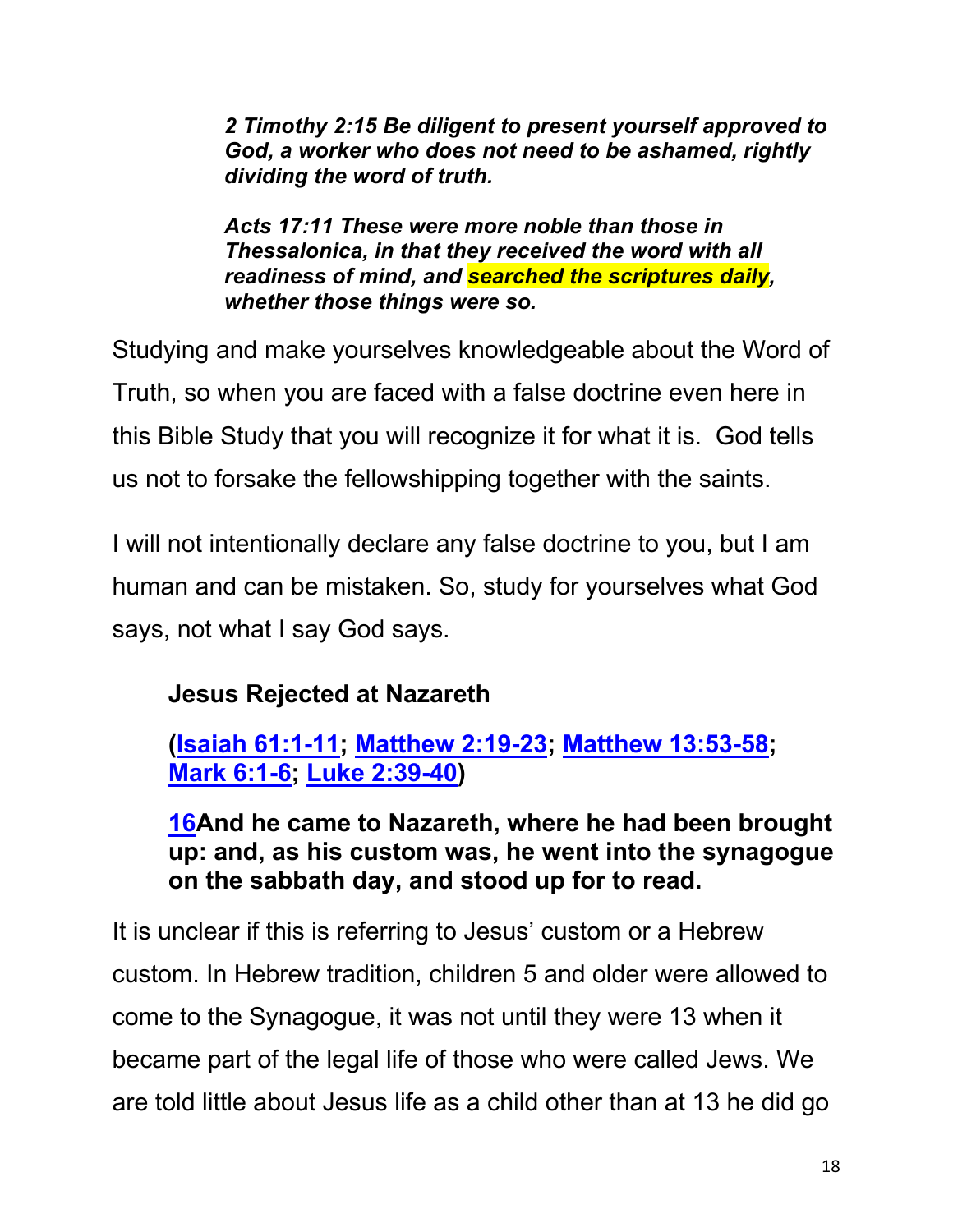to the temple in Jerusalem and engaged the teachers in discussions about the Law and the Prophets. It would seem likely that as He said He had to about His Fathers business that He would make a habit of attending Synagogue and all Festivals.

The other option of this being a "custom" would be that it was the custom of the Hebrews to go to synagogue on the Sabbath day. The last part of the sentence about "stood to read" has its own set of requirements. Jesus was born in Bethlehem but raised in Nazareth working with His step father as a carpenter. So, these people would all know Him very well. It was the tradition within the synagogue that ruler or elder presided over the functions of the Synagogue. The Priests and Levites had no role in the local Synagogue as their roles were specific to the Temple. It was normal that if a stranger were present and the elder knew that the person was competent that they would be asked to read from the scrolls of the Law and the Prophets.

#### **17And there was delivered unto him the book of the prophet Esaias. And when he had opened the book, he found the place where it was written,**

Again, it is unclear whether the scroll was already opened to this scroll of Isaiah or if Christ opened it to that part of Isaiah (Esiaias).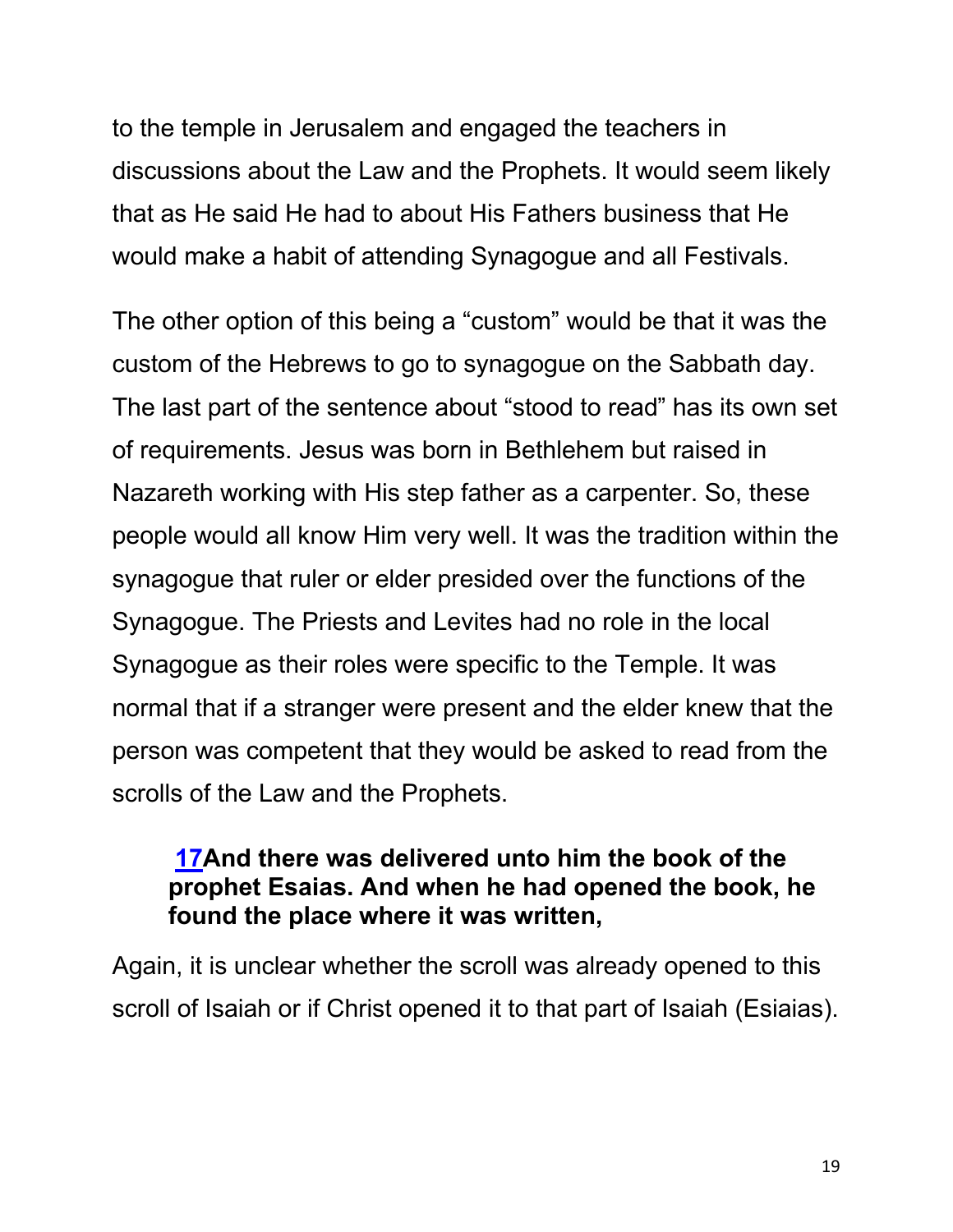As a point of interest, the five books or Scrolls of the Law the first five books called the Pentateuch were rolled on two rolls, as one roll was unrolled the other roll would take up that part of the parchment. However, 17 books or scrolls of the Prophets were on a single roll and the person reading it would unroll the desired prophetic scroll until they found what they were looking for and read that section. The scroll would then be rerolled back onto the single roller.

The elder or ruler of the local Synagogue usually had planned out a lesson so it is likely that the book or scroll was already opened to the specific portions of the Prophet Isaiah, which if you think about it; God determined that His Son would read this exact scripture on this exact day and receive the exact response that He would; all to fulfill prophecy.

So, consider prophecy for a moment; Is prophecy telling about something that has not yet happened or is it revealing what has already happened in God's time frame but not yet in ours; He is just letting us know what is going to happen because He has already seen it? Prophecy is the difference between the world timeline and God's timeline. In God's timeline He says He knew you before you were in your mother's womb.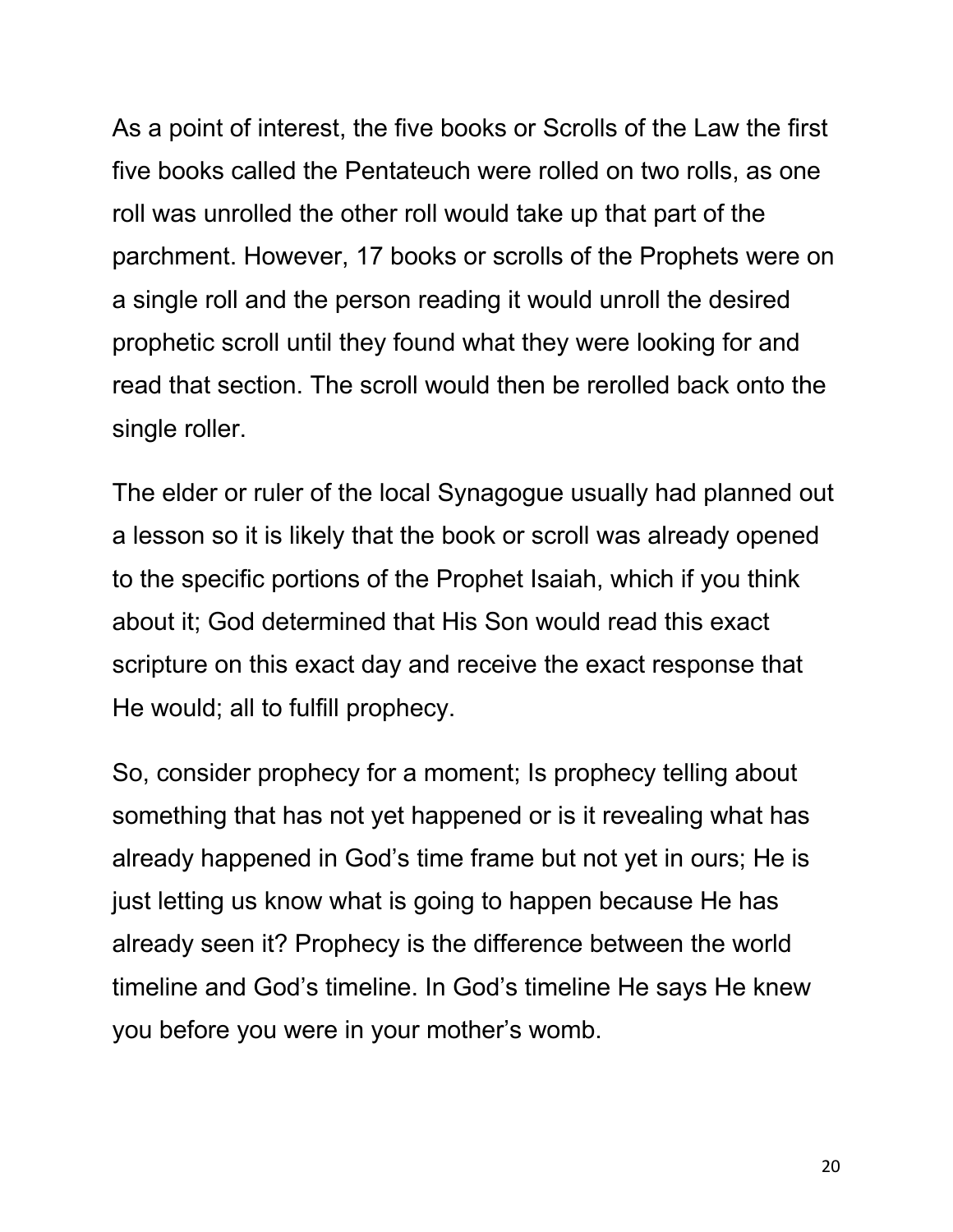*Psalm 139:16*

*<sup>16</sup> Thine eyes did see my substance, yet being unperfect; and in thy book all my members were written, which in continuance were fashioned, when as yet there was none of them.*

This verse in Psalms is declaring that God knew you before you were formed in your mother's womb, He saw your entire life and knew whether or not you would eventually come to the Truth and ask His Son into your hearts.

*Psalm 139:1-24*

*139 O lord, thou hast searched me, and known me.*

*<sup>2</sup> Thou knowest my downsitting and mine uprising, thou understandest my thought afar off.*

*<sup>3</sup> Thou compassest my path and my lying down, and art acquainted with all my ways.*

*<sup>4</sup> For there is not a word in my tongue, but, lo, O LORD, thou knowest it altogether.*

*<sup>5</sup> Thou hast beset me behind and before, and laid thine hand upon me.*

*<sup>6</sup> Such knowledge is too wonderful for me; it is high, I cannot attain unto it.*

*<sup>7</sup> Whither shall I go from thy spirit? or whither shall I flee from thy presence?*

*<sup>8</sup> If I ascend up into heaven, thou art there: if I make my bed in hell, behold, thou art there.*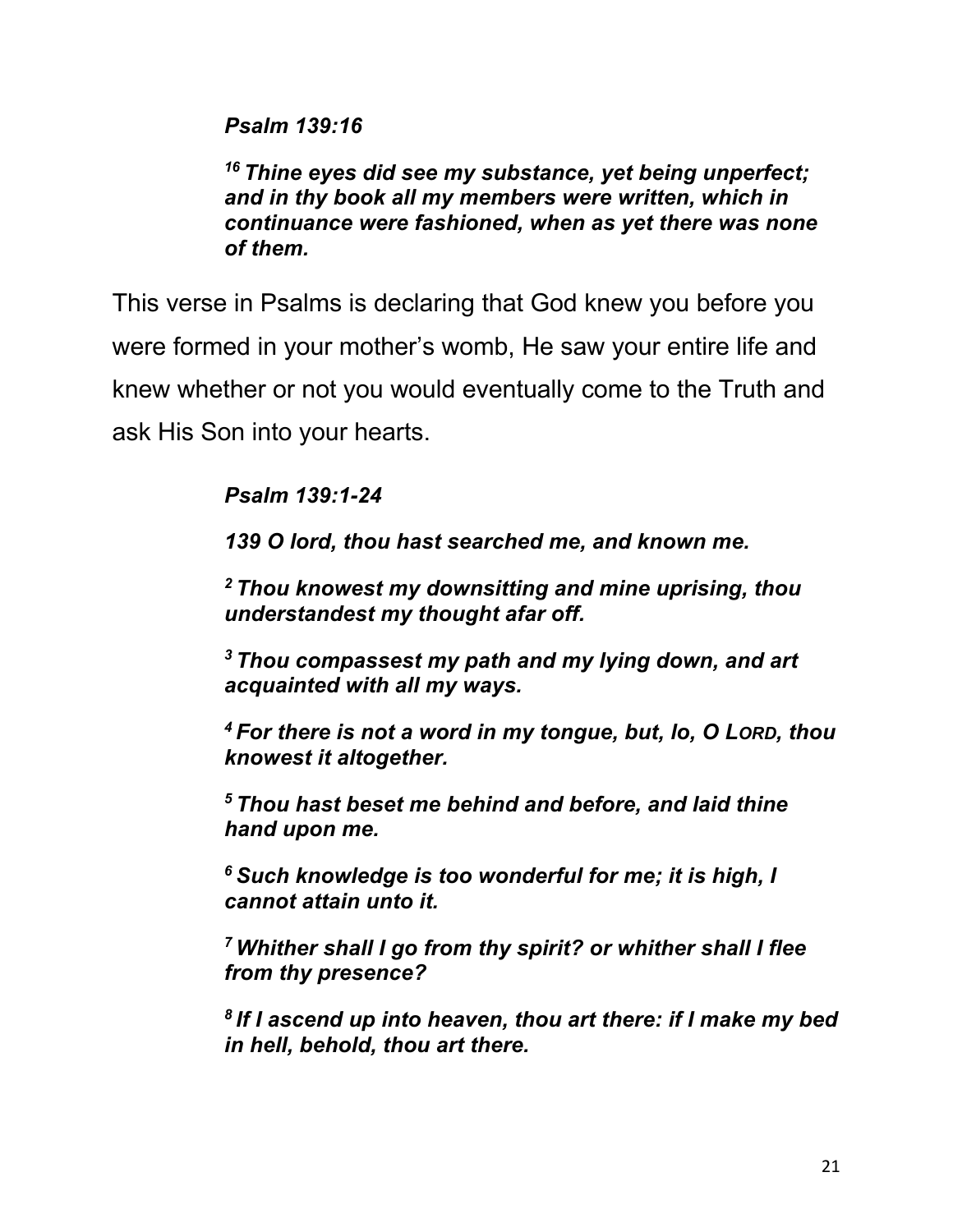*<sup>9</sup> If I take the wings of the morning, and dwell in the uttermost parts of the sea;*

*<sup>10</sup> Even there shall thy hand lead me, and thy right hand shall hold me.*

*<sup>11</sup> If I say, Surely the darkness shall cover me; even the night shall be light about me.*

*<sup>12</sup> Yea, the darkness hideth not from thee; but the night shineth as the day: the darkness and the light are both alike to thee.*

*<sup>13</sup> For thou hast possessed my reins: thou hast covered me in my mother's womb.*

*<sup>14</sup> I will praise thee; for I am fearfully and wonderfully made: marvellous are thy works; and that my soul knoweth right well.*

*<sup>15</sup> My substance was not hid from thee, when I was made in secret, and curiously wrought in the lowest parts of the earth.*

*<sup>16</sup> Thine eyes did see my substance, yet being unperfect; and in thy book all my members were written, which in continuance were fashioned, when as yet there was none of them.*

*<sup>17</sup> How precious also are thy thoughts unto me, O God! how great is the sum of them!*

*<sup>18</sup> If I should count them, they are more in number than the sand: when I awake, I am still with thee.*

*<sup>19</sup> Surely thou wilt slay the wicked, O God: depart from me therefore, ye bloody men.*

*<sup>20</sup> For they speak against thee wickedly, and thine enemies take thy name in vain.*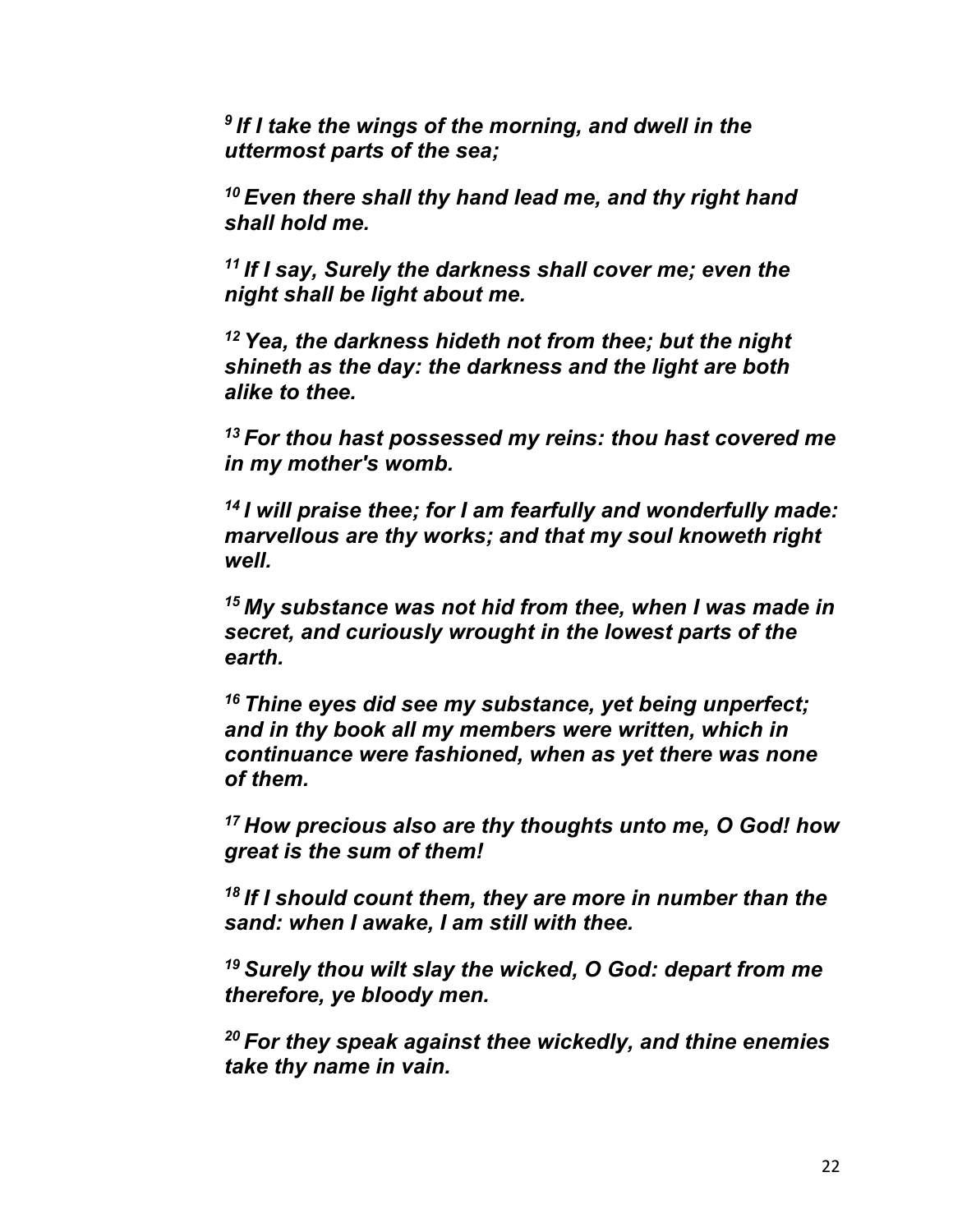*<sup>21</sup> Do not I hate them, O LORD, that hate thee? and am not I grieved with those that rise up against thee?*

*<sup>22</sup> I hate them with perfect hatred: I count them mine enemies.*

*<sup>23</sup> Search me, O God, and know my heart: try me, and know my thoughts:*

*<sup>24</sup> And see if there be any wicked way in me, and lead me in the way everlasting.*

Jesus is now going to read from Isaiah

**18The Spirit of the Lord** *is* **upon me, because he hath anointed me to preach the gospel to the poor; he hath sent me to heal the brokenhearted, to preach deliverance to the captives, and recovering of sight to the blind, to set at liberty them that are bruised,**

The first thing to take note that Christ speaks directly with the use of trinity; "The Spirit of the Lord is upon Me…" speak directly of the Holy Spirit.

> **"because he hath anointed me to preach the gospel to the poor; he hath sent me to heal the brokenhearted, to preach deliverance to the captives, and recovering of sight to the blind, to set at liberty them that are bruised,"**

This prophecy and continuing, speaks of God as "He" and of the Messiah when Jesus refers to "Me" to which this prophecy is about. So, Jesus speaks of the Holy Spirit, of God and of Himself.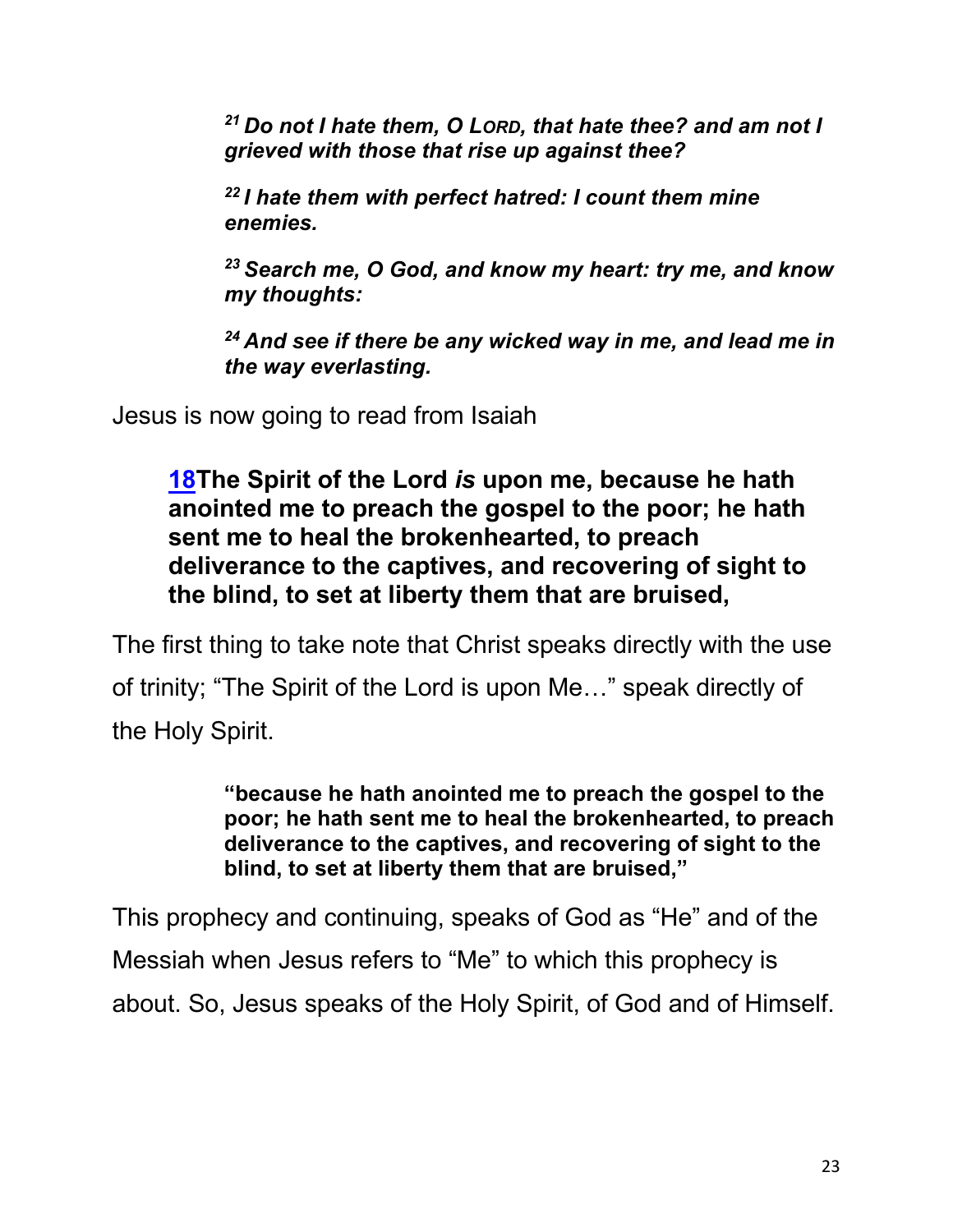Perhaps we can separate the Hebrew nation into two groups for discussion sake. There were those who were true believers in that they sought the Messiah to fulfill all the prophesies and the Law.

The rest or second group were more shall we say, worldly, in that they sought not the one who would "heal the brokenhearted, to preach deliverance to the captives, and recovering of sight to the blind to set at liberty them that are bruised" they were seeking a Warrior King who would free them from the yoke of Rome.

Today we can divide America and the world in to two groups, believers and those who do not believe. The result will be the same as in the days of Christ.

#### **19To preach the acceptable year of the Lord. 20And he closed the book, and he gave** *it* **again to the minister, and sat down. And the eyes of all them that were in the synagogue were fastened on him.**

It was common practice that whomever was reading the scripture when done would return the role to the elder and sit down, preparing to expound upon the scripture that was just read. So, as this verse indicates all eyes would be upon Jesus as they waited for Him to reveal some nugget of Truth.

This entire verse is a quote from the Prophet Isaiah;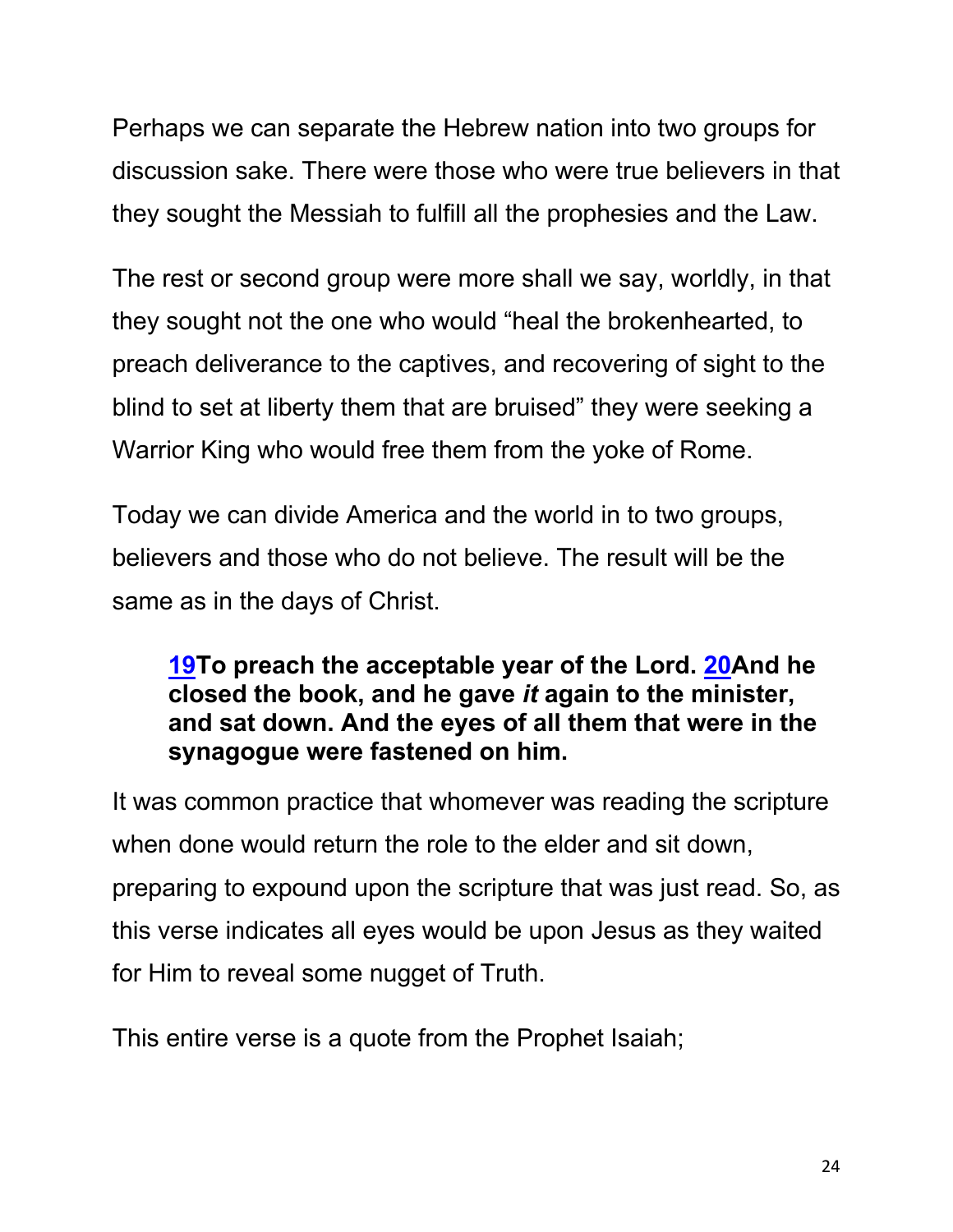*18The Spirit of the Lord is upon me, because he hath anointed me to preach the gospel to the poor; he hath sent me to heal the brokenhearted, to preach deliverance to the captives, and recovering of sight to the blind, to set at liberty them that are bruised, 19To preach the acceptable year of the Lord.*

## **21And he began to say unto them, This day is this scripture fulfilled in your ears.**

Jesus wastes no time as was His nature to speak Truth and speak it Boldly. He just told them that the prophesy of a coming messiah was fulfilled in their hearing and sight that very minute.

However, Jesus left out the very last part of this prophecy; at the end of vs 2 it says;

#### *"and the day of vengeance of our God to comfort all that mourn."*

The reason He left that part out is precisely why He told them that this prophecy was fulfilled in their ears this day was that this part of the prophecy would not be fulfilled until His second coming.

Now we will see the flesh take over for those in attendance and they will do it with the same manner that Satan does things; questions!

**22And all bare him witness, and wondered at the gracious words which proceeded out of his mouth. And they said, Is not this Joseph's son?**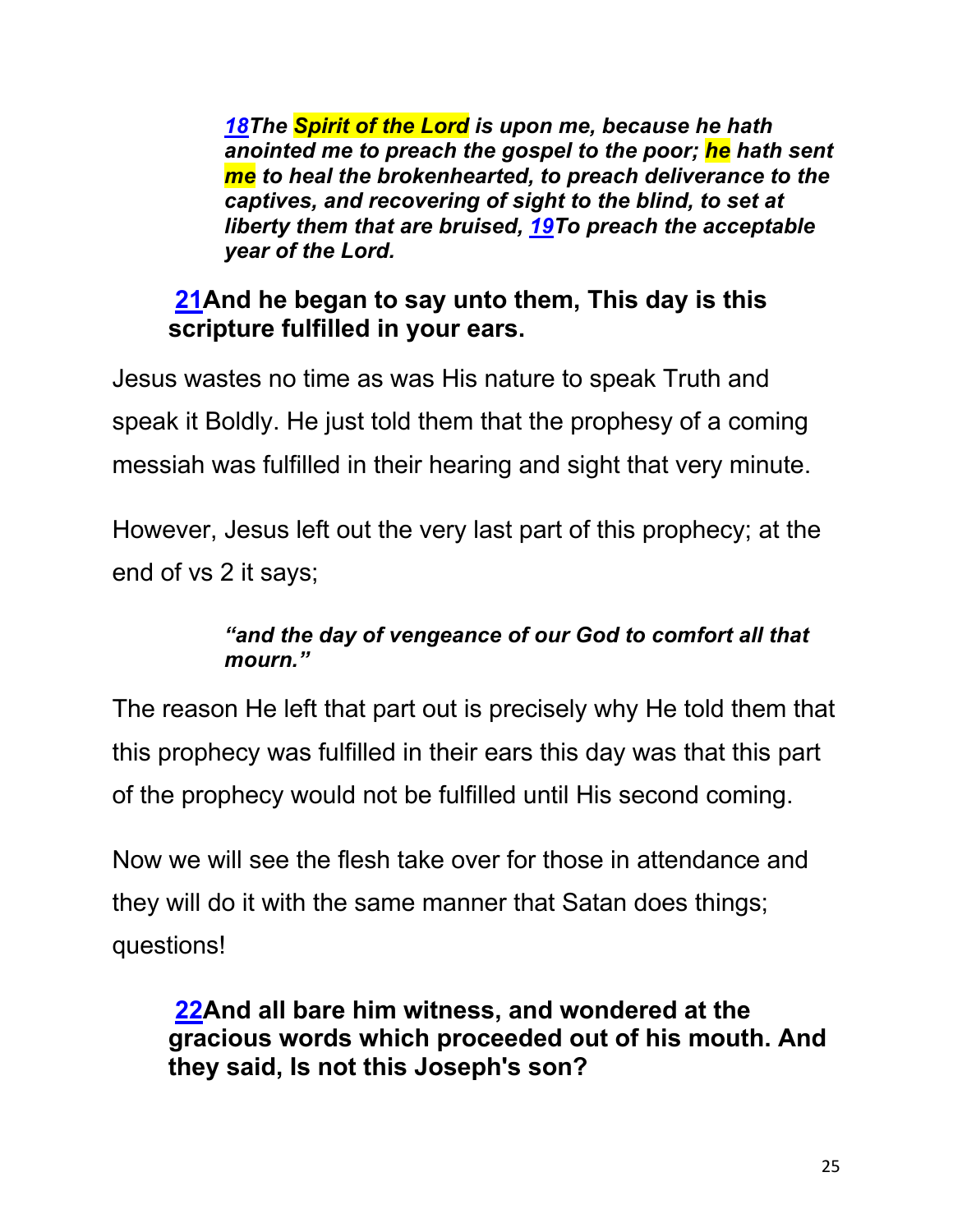The question comes; "Is not this Joseph's son?" This is where it gets really interesting as the difference between God's timeline and man's timeline.

Man, lives in the present, sometimes we have regrets and soon discover that all the wailing we can do will not change the past, so we look to the future and decide that we will do things a certain way. Then we are caught up in the present and find ourselves doing some of the same things we regretted to have done previously. So, the present is where we have to take a stand; repent and forget the past it is finished. The future is only in our control as we live in the present. That is where Satan operates in our lives. That is where Satan operated in the lives of those present with Christ at these exact moments in time.

They had heard of some of the things that were being said about Jesus already, but the flesh is the flesh, it has many doubts and when fueled by Satan or earthly desires the flesh is very destructive.

#### **23And he said unto them, Ye will surely say unto me this proverb, Physician, heal thyself: whatsoever we have heard done in Capernaum, do also here in thy country.**

This is interesting as well, in that there had been no miracles by Jesus in Capernaum at this time, even though in John it is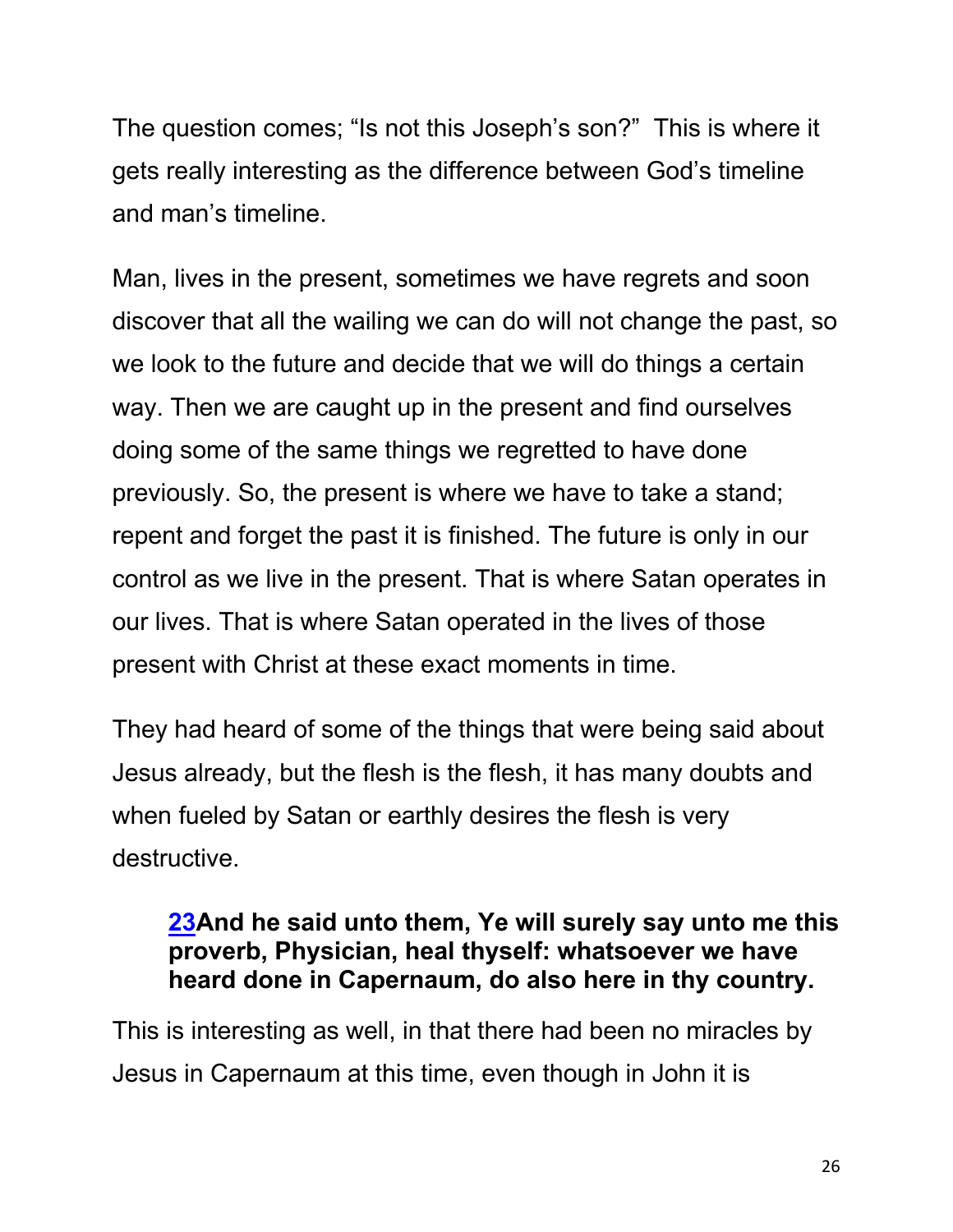recorded that Jesus and his mother, and disciples spent a number of days there. That was yet in the future because at this point in chronological order Jesus had not picked His disciples. We will see that when we get to Chapter 5. It is likely that Jesus is prophesying as to what those in Nazareth will be saying in the future. More like a query, (why didn't Jesus perform miracles in Nazareth.)

## **24And he said, Verily I say unto you, No prophet is accepted in his own country.**

Jesus made the point that when people know you, they are less likely to believe a religious narrative than if you were a stranger. Consider the idea that when people know us well, they know our warts and idiosyncrasies. We have all seen it even in our own families, we can tell them about Christ and a relationship with Him for years and then someone from the outside comes in from the outside and everyone is amazed at all that they tell them.

**25But I tell you of a truth, many widows were in Israel in the days of Elias, when the heaven was shut up three years and six months, when great famine was throughout all the land; 26But unto none of them was Elias sent, save unto Sarepta,** *a city* **of Sidon, unto a woman** *that was* **a widow. 27And many lepers were in Israel in the time of Eliseus the prophet; and none of them was cleansed, saving Naaman the Syrian.**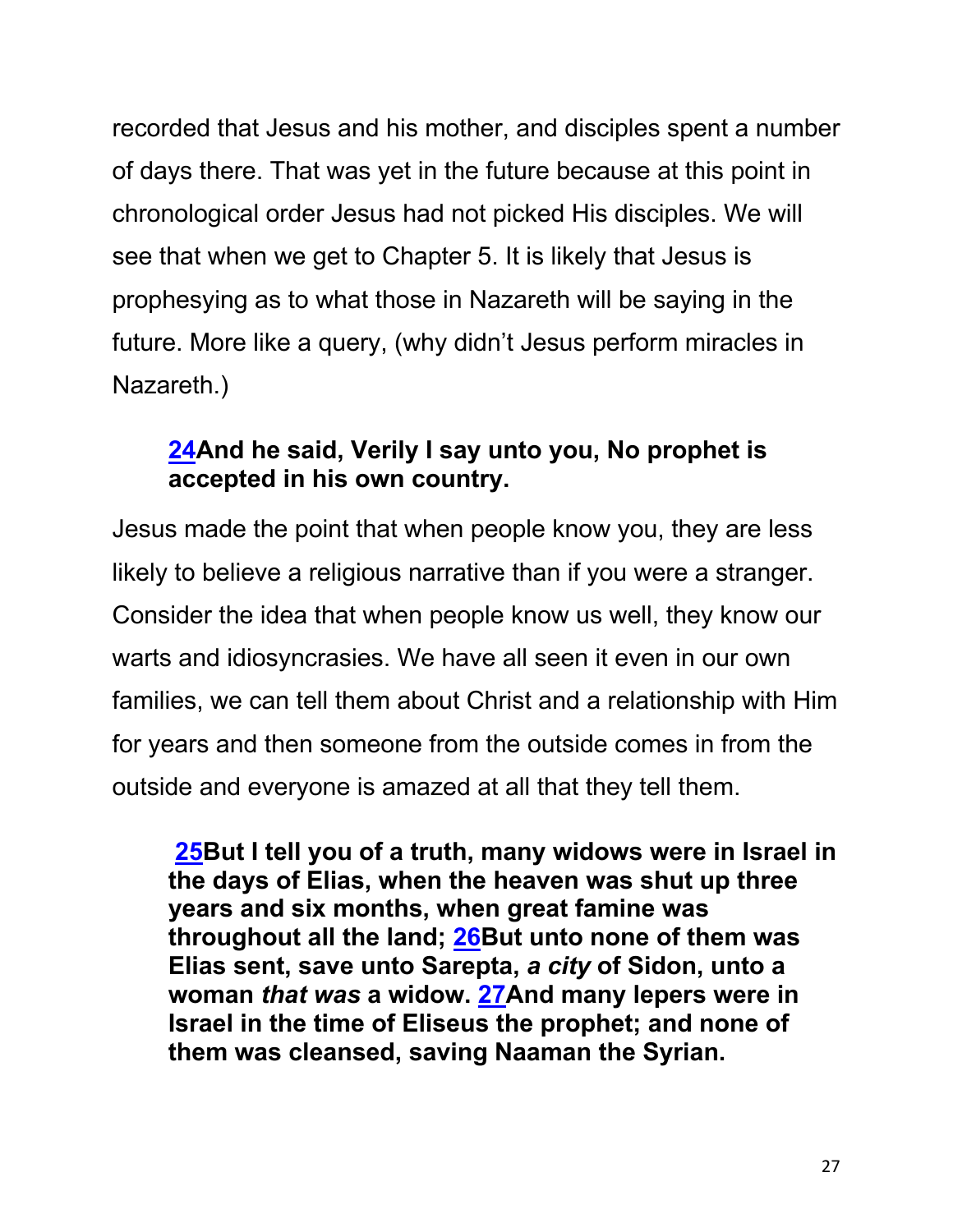The reference here is found starting in 1 Kings 17:10 where Elijah is sent not to the people of Israel but to a Phoenician woman to save her from starvation. The Phoenicians were hated by the Judean Israelites due to their being intermarried with so many non-Israeli's since the time of their fall.

Likewise starting in 2 Kings 5:14 Elijah was sent to save Naaman from leprosy and not the many in Israel who suffered from the same affliction. Naaman was in Syria the most virulent enemy of Israel at that time.

These references were not lost on those from Nazareth his hometown in attendance as He spoke. They knew well what Jesus was alluding to in that God being rejected by His chosen people simply reached out to the gentiles showing Israel they were special only because He had declared them special. God was demonstrating through those images of His going outside Israel in Elijah's time He was prepared to do it again but this time it would be about salvation of the world.

I believe it was God's plan all along to bring salvation to the entire world. His perfect will was that His chosen people Israel would be a beacon to the world to show them the omniscience of God, but they failed God in that in many ways, but in many ways it has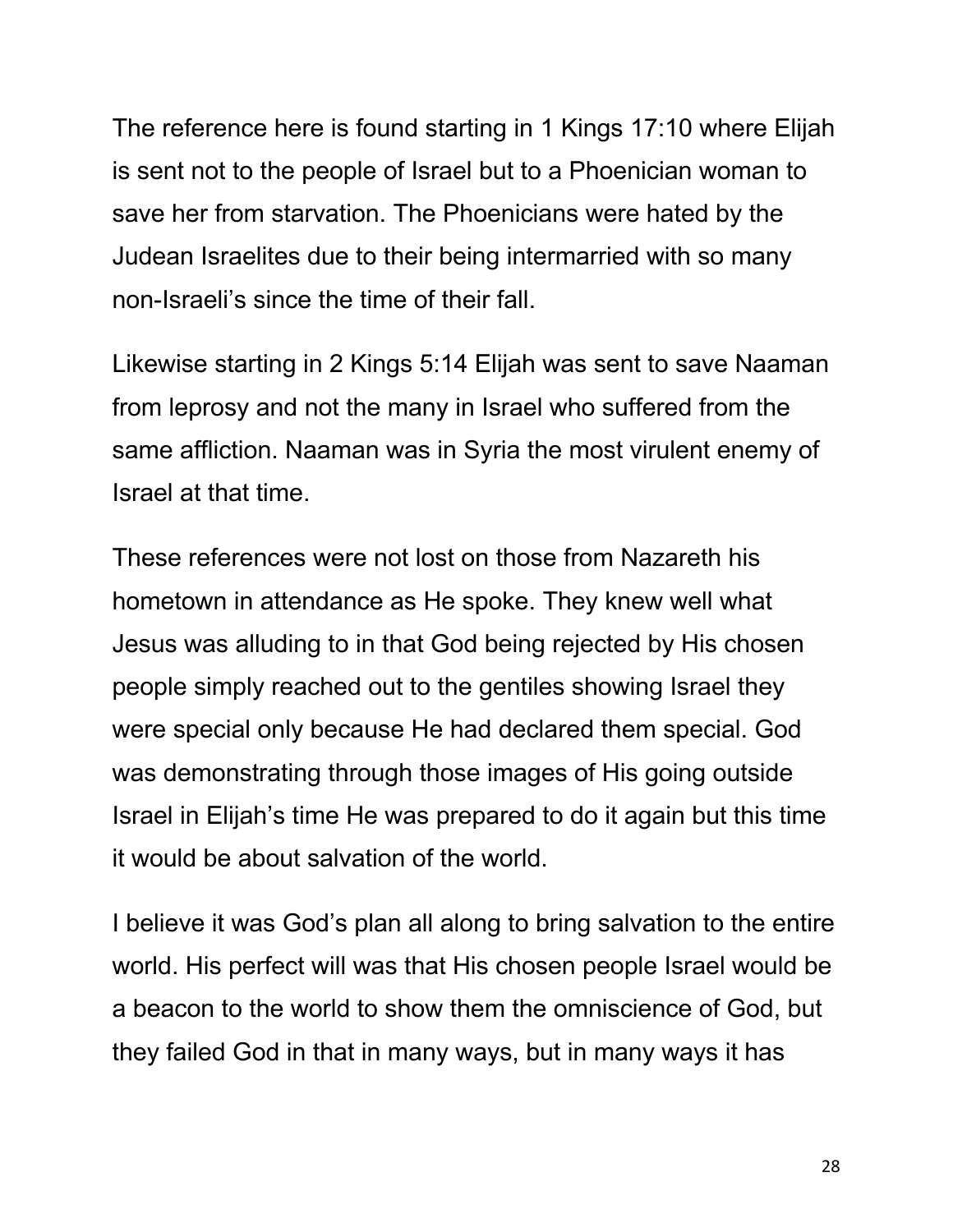come to be through the Christian Judeo Bible that the world knows the story of Salvation and the Love God has for mankind.

We have not replaced Israel as God's Chosen people as many religions try to intimate. In the end times many from Israel will turn to Christ as God has prophesied and we will join with them together as God's Children.

> *Colossians 3: 5Mortify therefore your members which are upon the earth; fornication, uncleanness, inordinate affection, evil concupiscence, and covetousness, which is idolatry: 6For which things' sake the wrath of God cometh on the children of disobedience: 7In the which ye also walked some time, when ye lived in them. 8But now ye also put off all these; anger, wrath, malice, blasphemy, filthy communication out of your mouth. 9Lie not one to another, seeing that ye have put off the old man with his deeds; 10And have put on the new man, which is renewed in knowledge after the image of him that created him: 11Where there is neither Greek nor Jew, circumcision nor uncircumcision, Barbarian, Scythian, bond nor free: but Christ is all, and in all.*

#### **28And all they in the synagogue, when they heard these things, were filled with wrath,**

This wrath in the Greek is;

thumos thoo-mos': passion (as if breathing hard) -- fierceness, indignation, wrath.

In the context of this verse we see human beings taking exception

to Jesus the God of the Universe over His referencing when God

rescued individuals outside of the chosen people Israel. This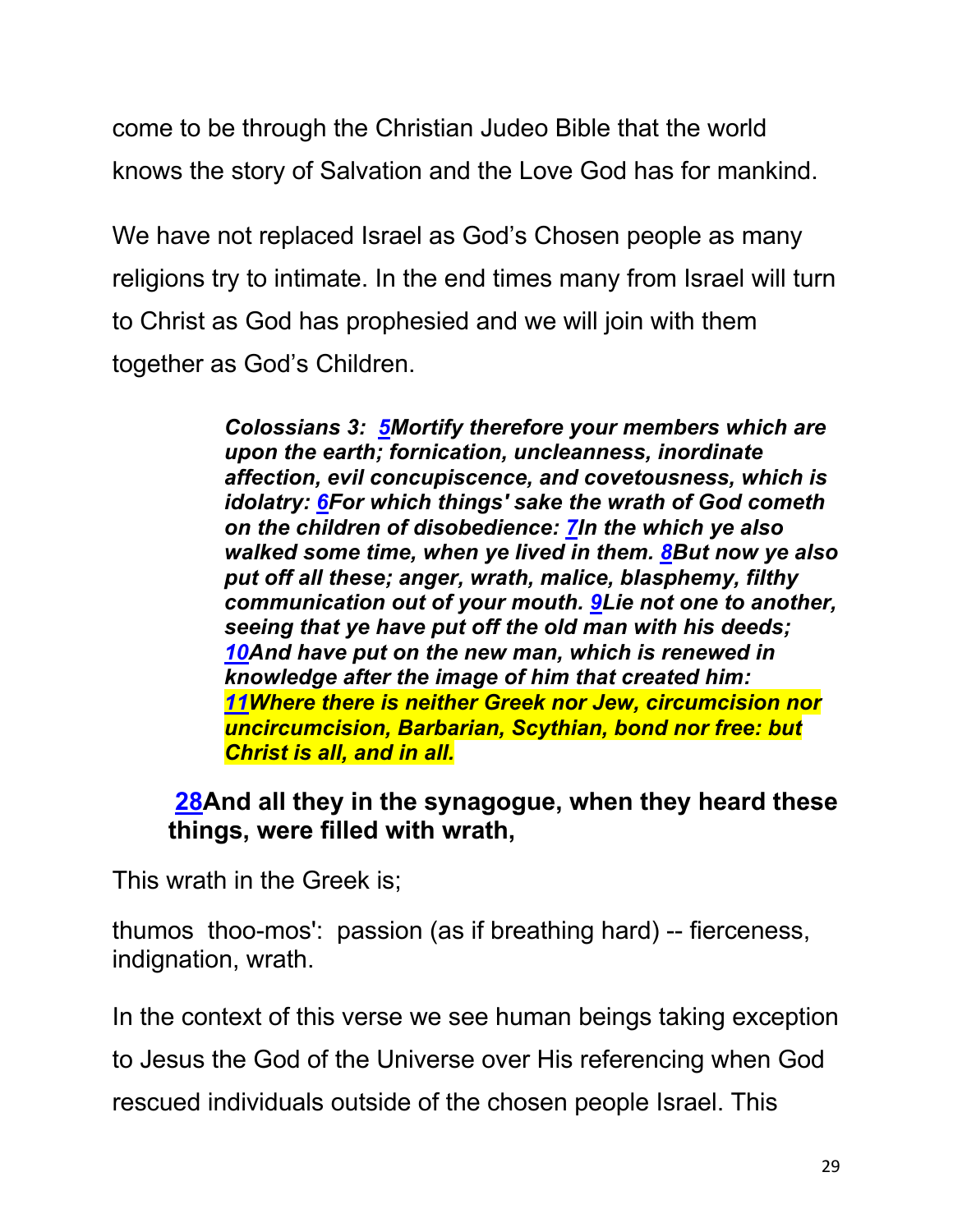infuriated them and the term used in indignant. When I think of people being indignant, I think of being self-centered anger. They weren't worried about God they were indignant that Jesus was inferring that God would again go outside Israel and that irritated them.

## **29And rose up, and thrust him out of the city, and led him unto the brow of the hill whereon their city was built, that they might cast him down headlong. 30But he passing through the midst of them went his way,**

There is no indication there was a miracle here, it just indicates that Jesus was able to walk through their midst. This was on the sabbath so the distance would have to have been less than a mile according to Jewish law.

Can you imagine the people of His own village so caught up in their anger they were going to try to kill the Creator of the Universe? Jesus could have as at the cross called down angels from heaven to dispatch these folks, but He had laid down His power to carry out the mission that the Godhead had determined was the course to save mankind.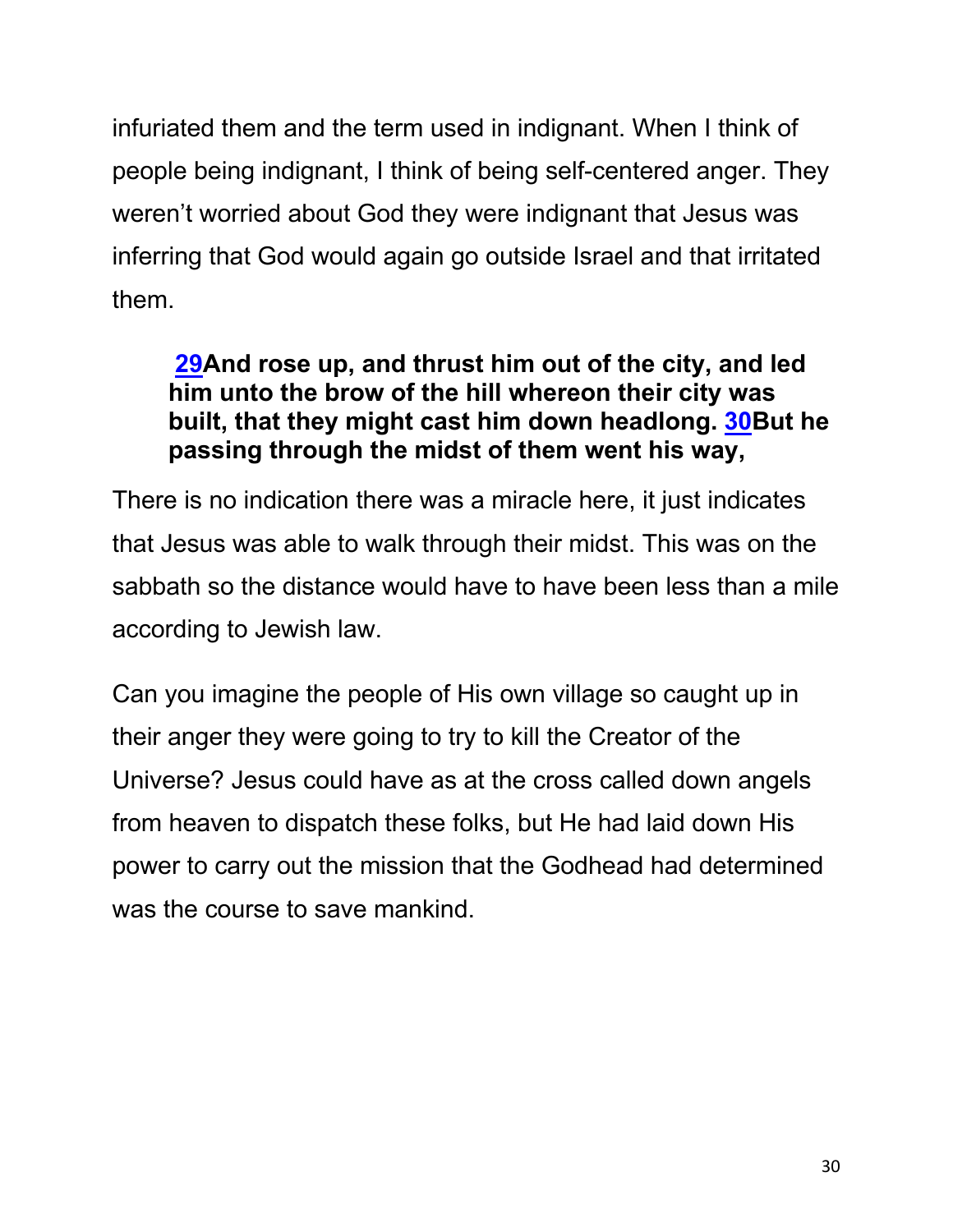## **Jesus Expels an Evil Spirit**

**(Mark 1:21-28)**

#### **31And came down to Capernaum, a city of Galilee, and taught them on the sabbath days. 32And they were astonished at his doctrine: for his word was with power.**

You would not think that location is the difference? It is really not location but people that make the difference. Timing was within perhaps one week from the time Jesus is rejected by those that knew Him to another group of Israelites that did not know Him from childhood. Their response is 180 degrees from Jesus hometown, again proof that vs 24 is accurate;

#### *24And he said, Verily I say unto you, No prophet is accepted in his own country.*

### **33And in the synagogue there was a man, which had a spirit of an unclean devil, and cried out with a loud voice,**

Being "unclean" this individual would not have been allowed in the synagogue, so he must have slipped in unnoticed. Why would a demon possessed man chose to come to the place where God was going to be? The Word does not tell us so we must just understand that he is there where he should not be in the presence of the One who the demon dreads.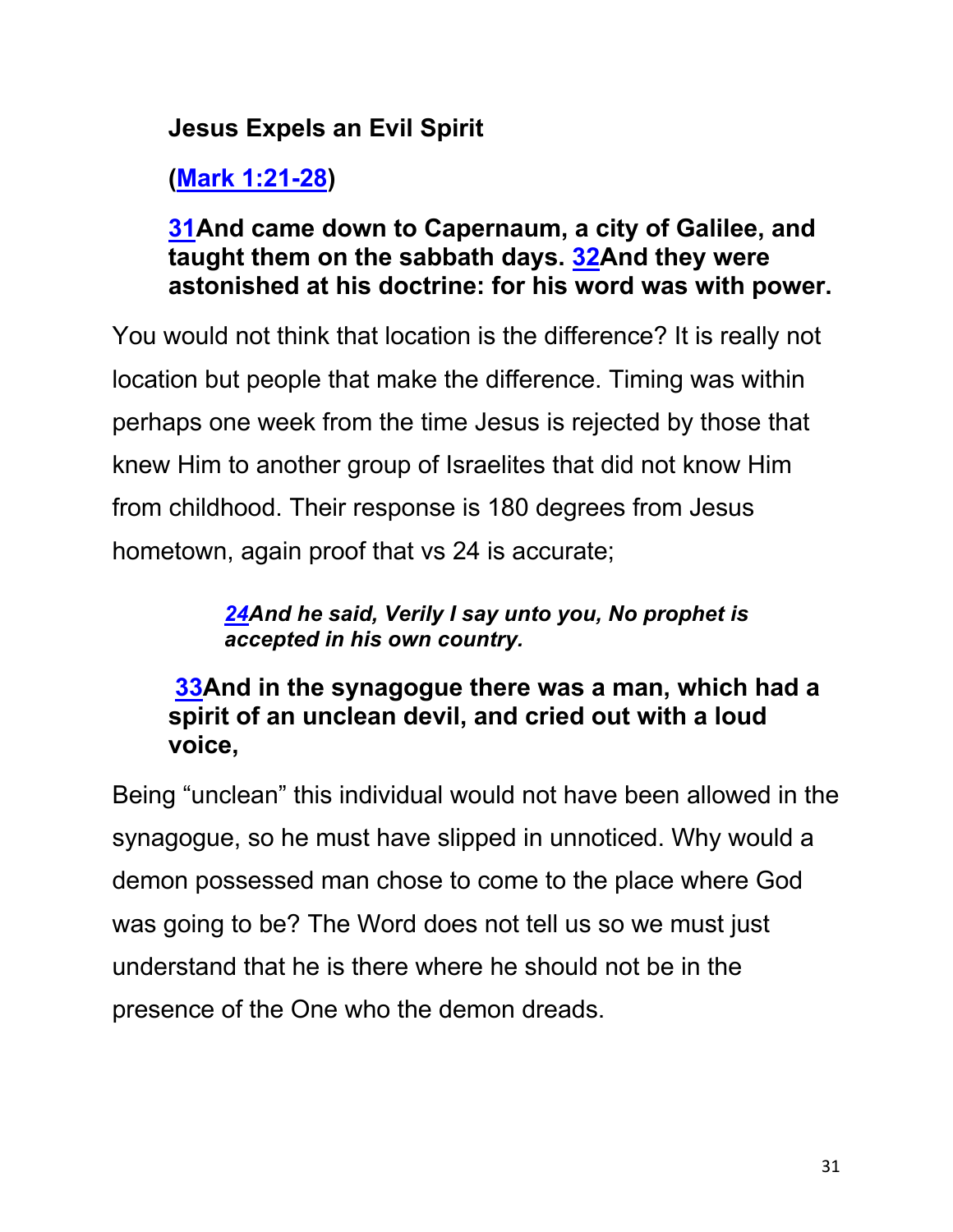Not only does this demon possessed man sneak into the synagogue he then broadcasts his presence in a loud voice.

### **34Saying, Let** *us* **alone; what have we to do with thee,**  *thou* **Jesus of Nazareth? art thou come to destroy us? I know thee who thou art; the Holy One of God.**

This demon uses a plural term that likely includes all the demons in the area of where they were; Galilee. We know this as it is declared in the singular that this demon consists of one demon in verse 33. The demon tries to use a forceful statement, obviously not aware of Jesus' power yet, and tells Jesus to "Let us alone; what have we to do with thee thou Jesus of Nazareth?" Satan and demons are not all knowing creatures, they are not omnipresent (everywhere at once), they are not omni powerful (all powerful), they are not omniscient (all knowing) they are spirit beings relegated to doing what they are told to do by their master Satan.

Based on the second part of the verse; *"art thou come to destroy us?*" reveals that they do not know their eventual demise but are thinking that by siding with Satan they are on the winning team.

This demon is not without some knowledge as he correctly identifies Jesus as "*God's Holy One*" at the end of the verse.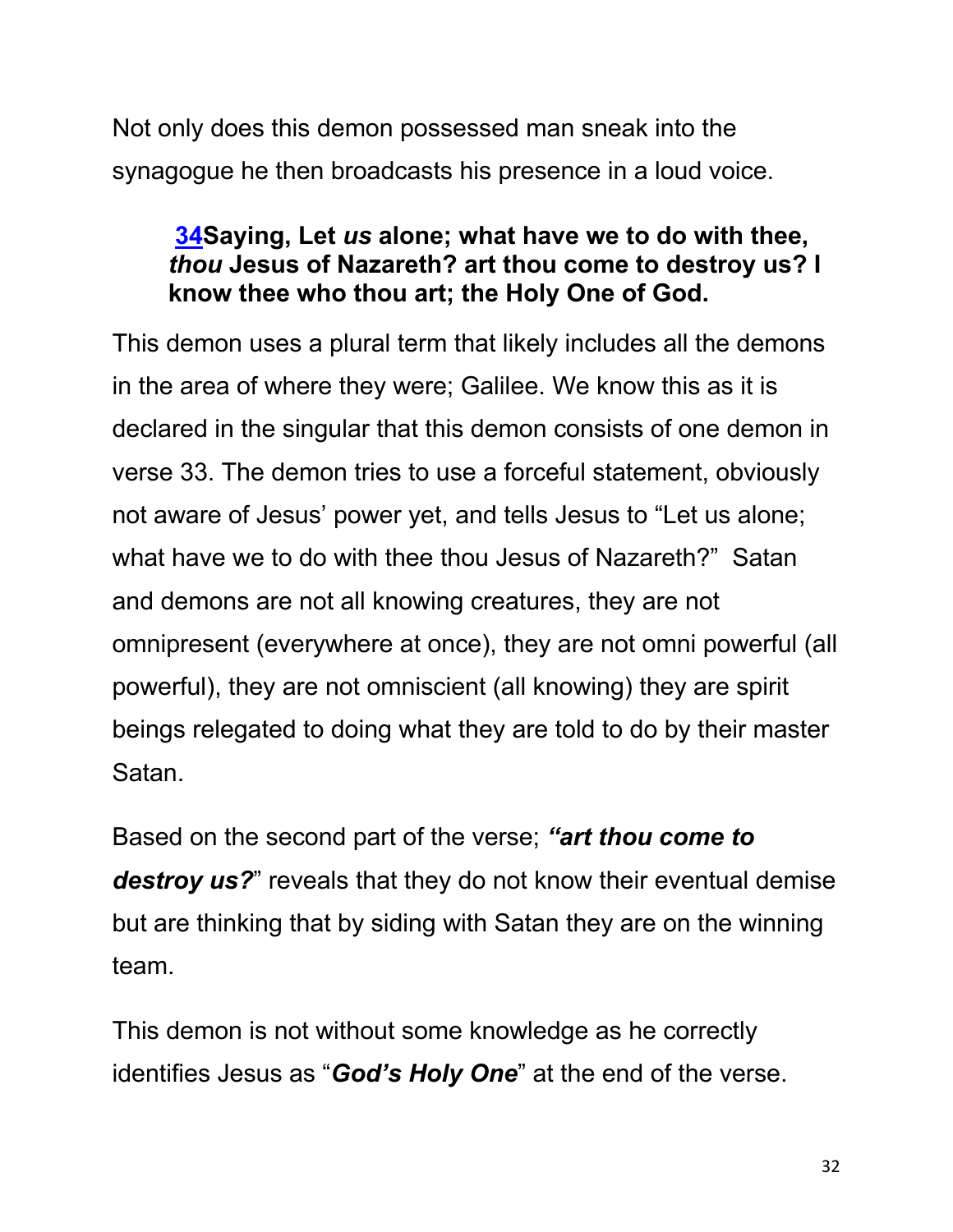#### **35And Jesus rebuked him, saying, Hold thy peace, and come out of him. And when the devil had thrown him in the midst, he came out of him, and hurt him not.**

Jesus does not debate nor answer the demon's question, in other words He does not engage in conversation with the demon, which is sound wisdom for us as well when dealing with evil spirits.

Two things we see here; Jesus tells the demon to cease speaking and to come out of the man he possesses. We will find looking through scriptures that the demons are aware of the bottomless pit and they seem to prefer, any lodging, aside from that pit. It is unclear if demons must have something living to inhabit or they must go to the pit. That would be strong incentive to find a suitable host to live in or otherwise the demon may have to report to the pit which they abhor.

We also see that the departure of demons from a living being is not a smooth transition for the host. In this case the man is thrown to the ground, in another account a man is thrown into a fire and those demons plural go into a herd of pigs and run headlong over a cliff. Apparently, pigs don't respond well to demon possession. It is like the old saying of putting lipstick on a pig, it is a waste of time and it irritates the pig. We are not told what happened to the demons after the pigs were destroyed. We do know from Scripture that when a demon is dispossessed they try to return to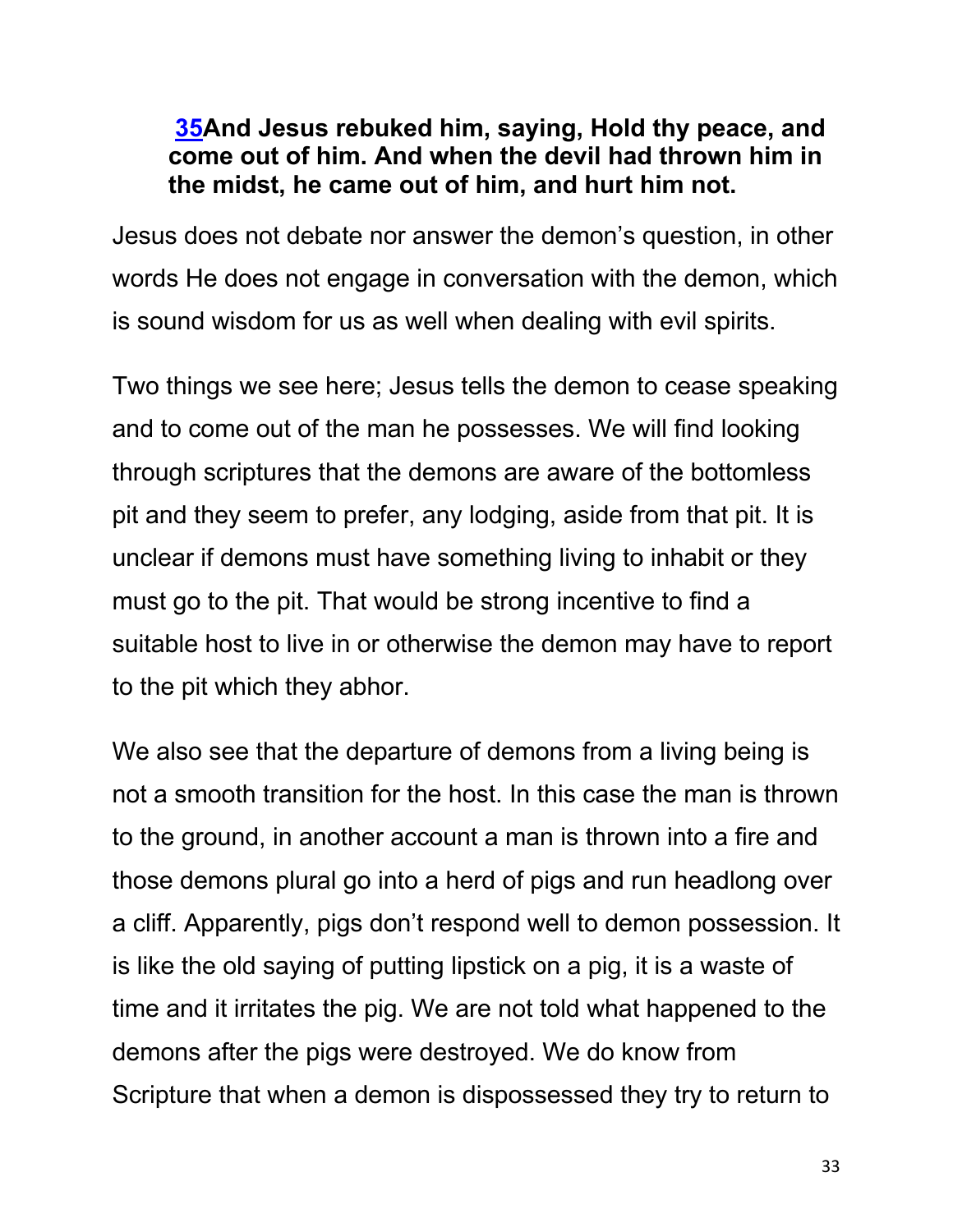their previous host. Depending on what that previous host has done within his or her spirit will determine what the demons do. I do not believe Christians can be demon possessed. I believe Christians can be harassed by demons especially if the Christian is back sliding and engaging in sinful actions.

### **36And they were all amazed, and spake among themselves, saying, What a word** *is* **this! for with authority and power he commandeth the unclean spirits, and they come out.**

**Q.** Were demons cast out of people under the Old Covenant (Old Testament)?

The only reference to demons being cast out is a reference to King Saul would become agitated and David would play his harp and demons would depart Saul.

> *1 Samuel 16: 23And it came to pass, when the evil spirit from God was upon Saul, that David took an harp, and played with his hand: so Saul was refreshed, and was well, and the evil spirit departed from him.*

It appears that the question of casting out demons was asked of Jesus and His response seems to indicate that with Satan given power of the air (earth) in some manner, that in order for another to cast out that power and possession of a person a stronger person needs to have greater power. That power was in the Hands of Christ.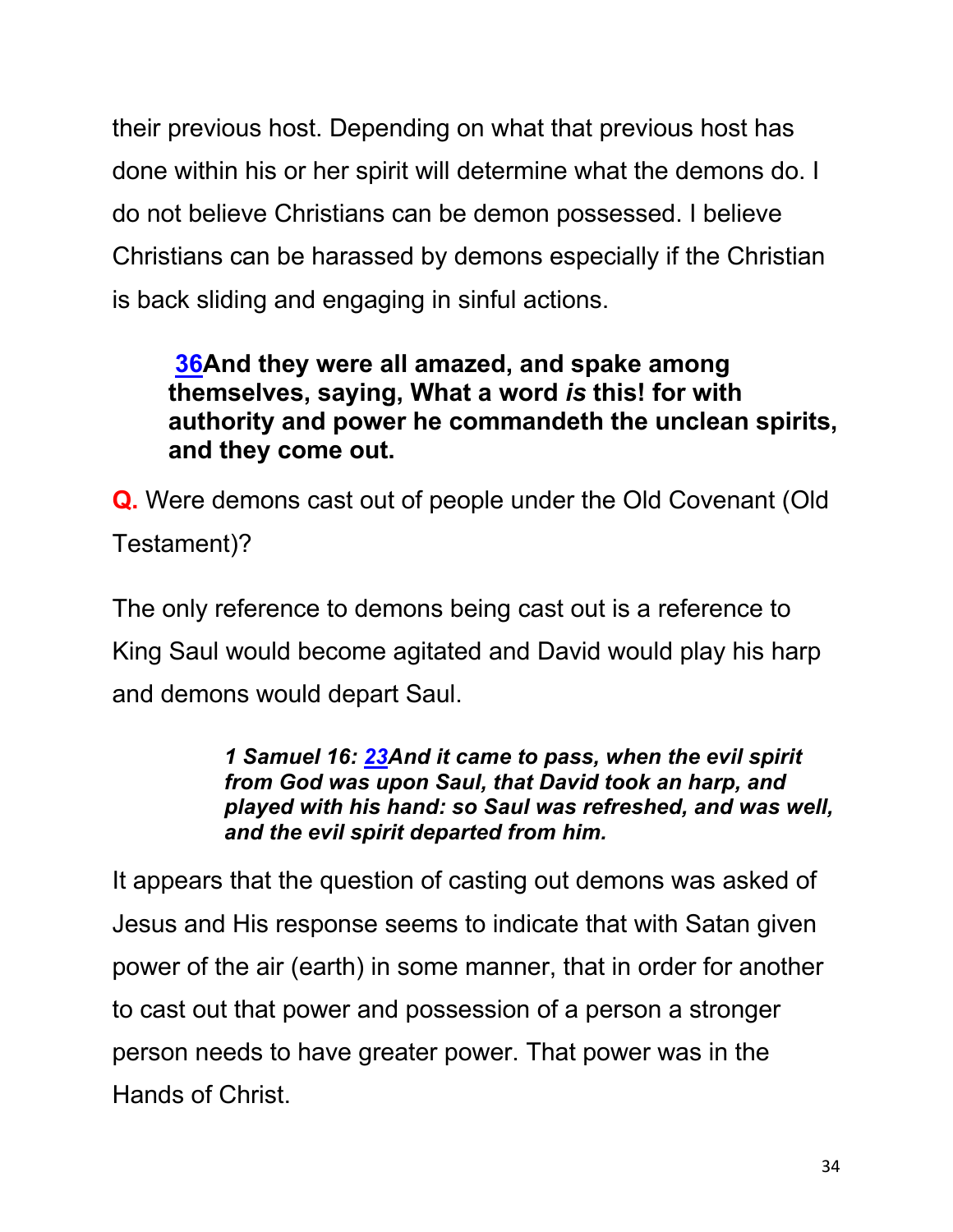*Matthew 12:28But if I cast out devils by the Spirit of God, then the kingdom of God is come unto you. 29Or else how can one enter into a strong man's house, and spoil his goods, except he first bind the strong man? and then he will spoil his house.*

By the declaration in vs 36 by the witnesses of this demonic casting out;

#### *36And they were all amazed, and spake among themselves, saying, What a word is this! for with authority and power he commandeth the unclean spirits, and they come out.*

We need to go to what Jesus declares Matthew 12:28 that He is

that power that overcame the strong man (Satan).

#### *12:28But if I cast out devils by the Spirit of God, then the kingdom of God is come unto you.*

Jesus again declares that He is the Messiah.

#### **37And the fame of him went out into every place of the country round about.**

This word "fame" in the Greek is;

Transliteration: échos Phonetic Spelling: (ay'-khos) Definition: a noise, sound Usage: (a) a sound, noise, (b) a rumor, report.

It is where we get our word echo which means to "repeat". The implication is simply that what these people had seen and heard was repeated all around the country.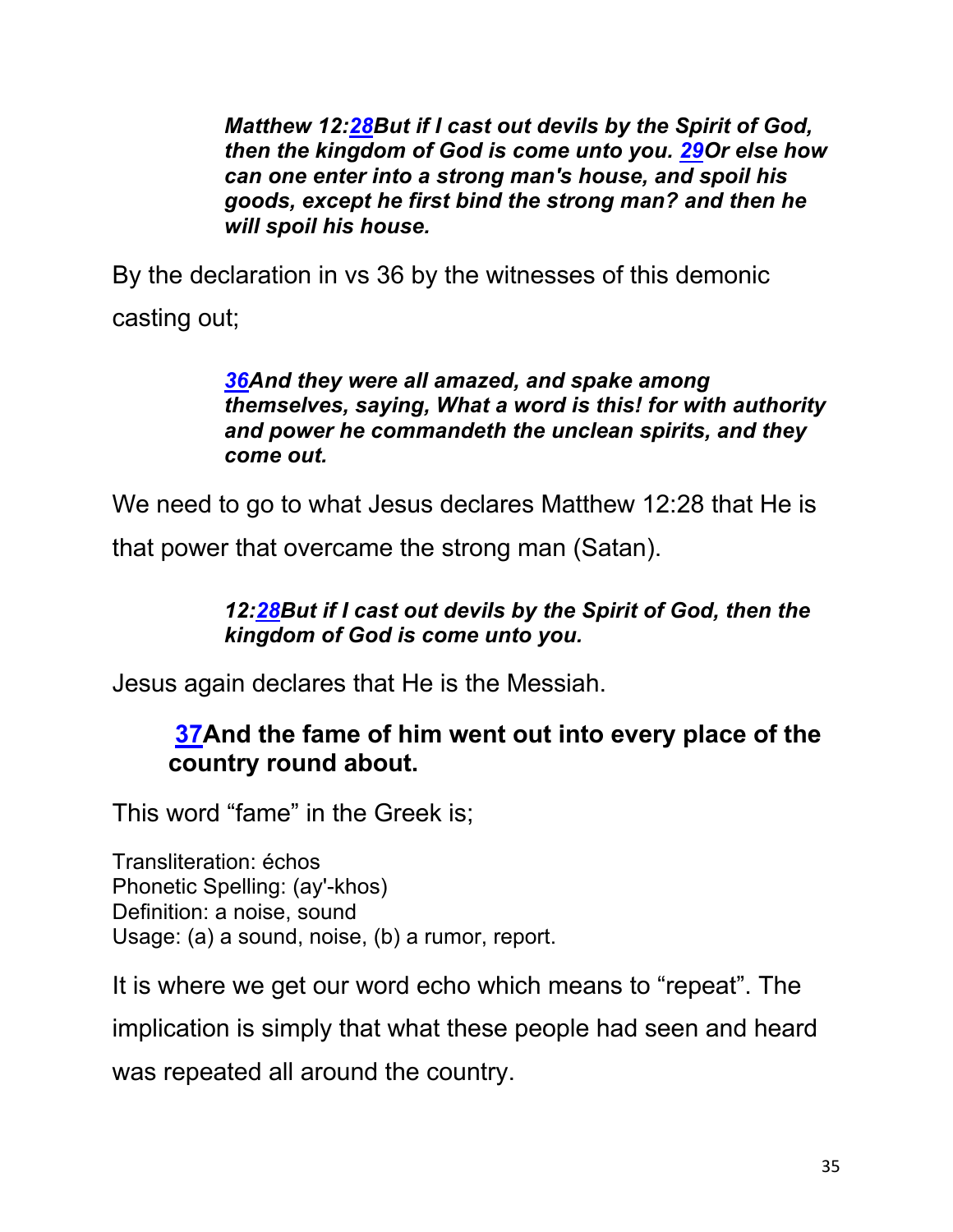## **Jesus Heals at Peter's House**

# **(Matthew 8:14-17; Mark 1:29-34)**

#### **38And he arose out of the synagogue, and entered into Simon's house. And Simon's wife's mother was taken with a great fever; and they besought him for her.**

Jesus as we know had a great deal to accomplish and seemed to have little down time. Right after he dispatched a demon, Christ got up and was immediately invited into the home of Simon Peter. This was an abrupt mention of Peter as he had not yet been appointed as an apostle to Christ. Peter had obviously been in the synagogue while Christ was there and saw Him cast out the demon.

#### **39And he stood over her, and rebuked the fever; and it left her: and immediately she arose and ministered unto them.**

Jesus rebuked; in the Greek rebuked is

Transliteration: epitimaó Phonetic Spelling: (ep-ee-tee-mah'-o) Definition: to honor, to mete out due measure, to censure

Jesus spoke words to the fever, and it left her. This was astounding in that know Christ revealed that besides having power over demons He also had power of sickness. Just like the

demon this sickness had to obey Him the Messiah.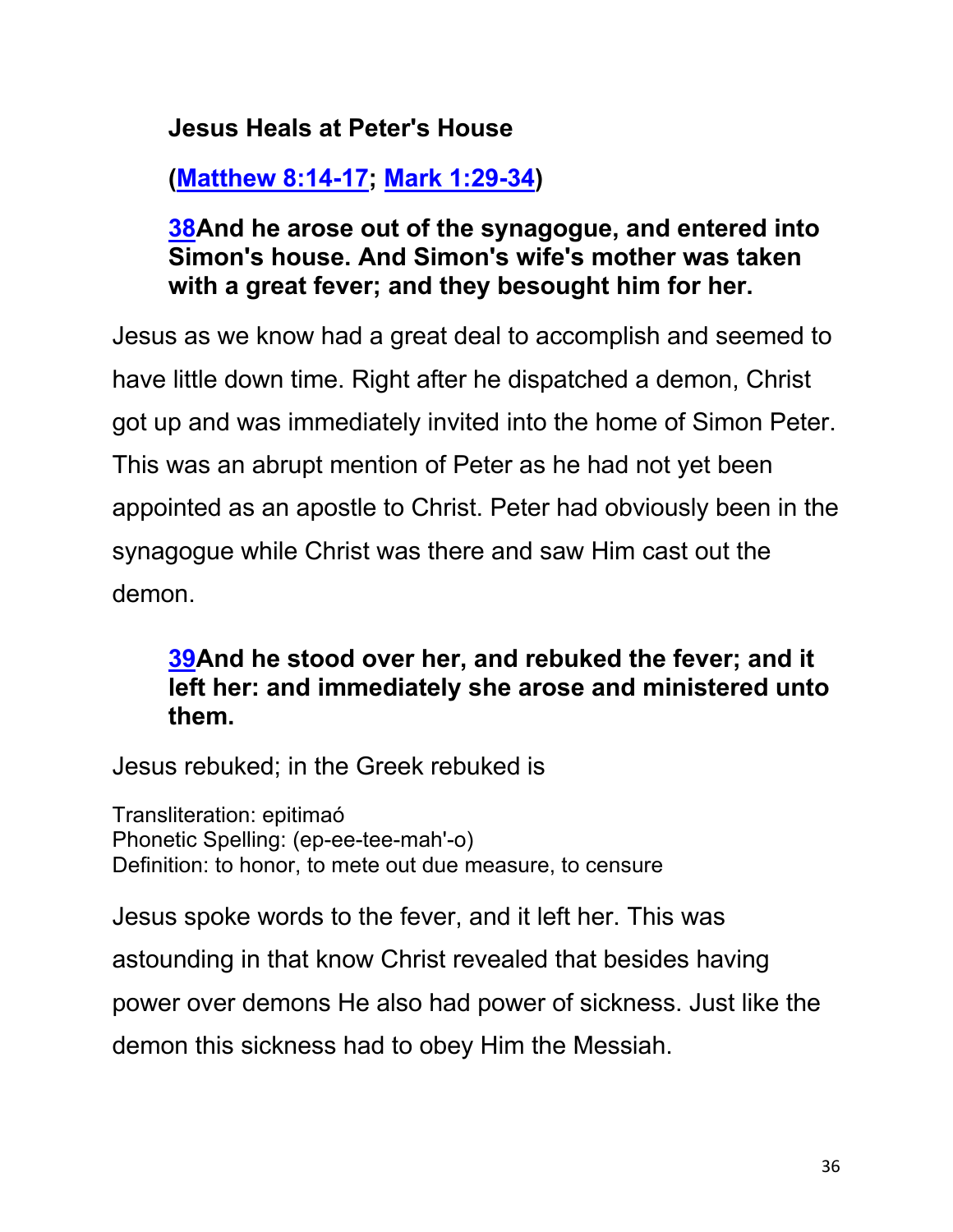*Matthew 4:24 And his fame went throughout all Syria: and they brought unto him all sick people that were taken with divers diseases and torments, and those which were possessed with devils, and those which were lunatick, and those that had the palsy; and he healed them.*

#### **40Now when the sun was setting, all they that had any sick with divers diseases brought them unto him; and he laid his hands on every one of them, and healed them.**

This verse reveals the strict adherence to the Sabbath law of restricted travel on the Sabbath. A practicing Jew could travel no more than a mile on the Sabbath and when the sun set it indicated the Sabbath was ending so the travel restriction was then removed.

The word had spread almost immediately after the demon's removal at the synagogue so by the time Jesus rebuked the fever from Peter's mother in law people had already prepared to bring their sick to Jesus that evening.

Jesus wasted no time in healing the many that were brought to Him, none were beyond His reach and power. That is an early indication to us that there is no sin beyond the reach and power of our Lord Christ Jesus. He is the Messiah and in Him abides the King and High Priest of God's Glory.

## **41And devils also came out of many, crying out, and saying, Thou art Christ the Son of God. And he rebuking**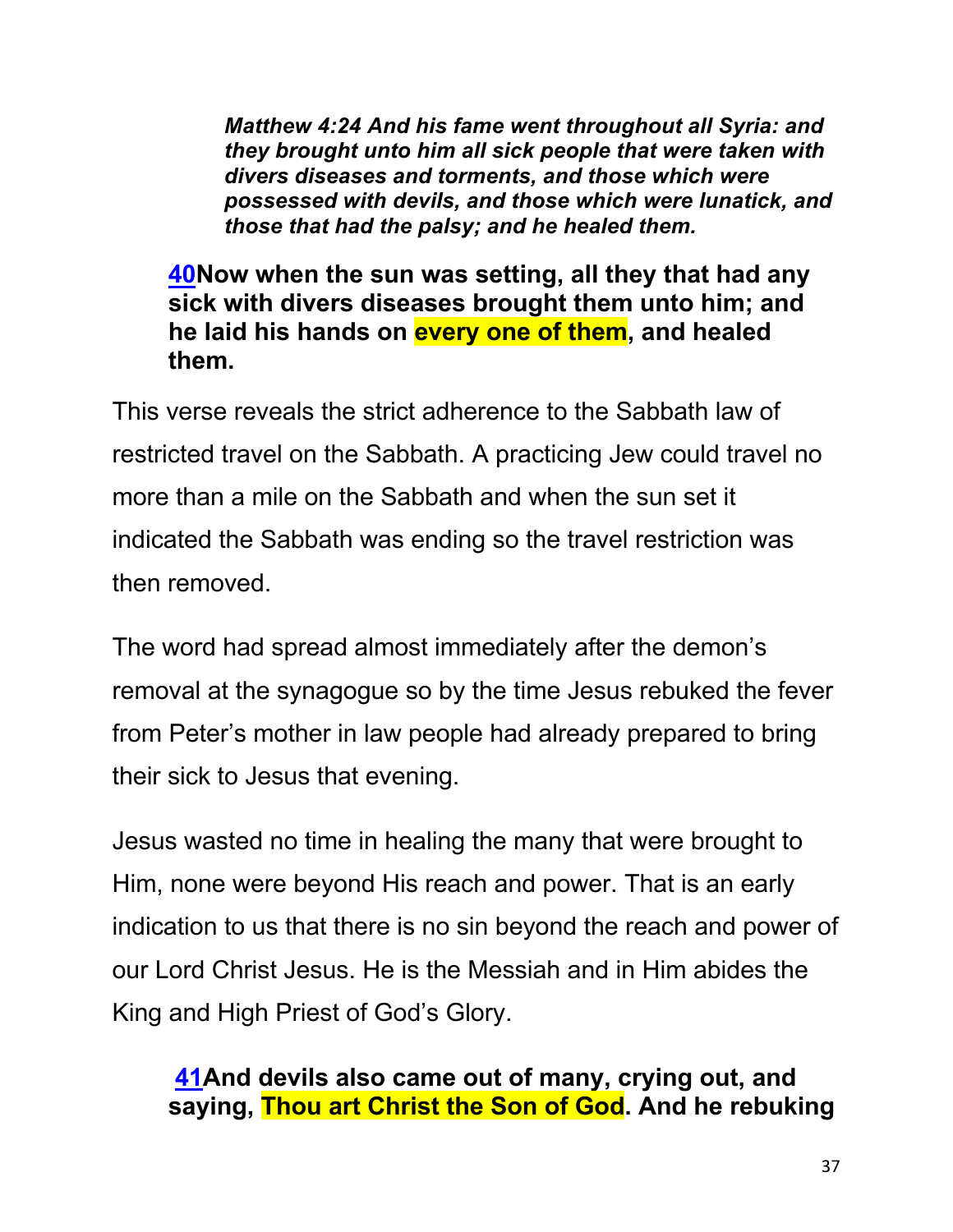## *them* **suffered them not to speak: for they knew that he was Christ.**

It is astounding, but of course we have 20/20 hindsight, that the demons knew exactly who Christ was and even ventured to speak of it, but the religious leaders of that day rejected every aspect of Christ being the Messiah. How about today, how many millions of so-called religious people reject Christ perhaps not by name but definitely by the way they live their lives.

The religious leaders of Christ's days were of that sort, they spoke with words their love for God but rejected the One He Sent, His Only Son. We all know John 3:16 but how many people read beyond that single verse to see God's heart in the matter of belief and unbelief?

> *John 3:16 16For God so loved the world, that he gave his only begotten Son, that whosoever believeth in him should not perish, but have everlasting life. 17For God sent not his Son into the world to condemn the world; but that the world through him might be saved. 18He that believeth on him is not condemned: but he that believeth not is condemned already, because he hath not believed in the name of the only begotten Son of God. 19And this is the condemnation, that light is come into the world, and men loved darkness rather than light, because their deeds were evil. 20For every one that doeth evil hateth the light, neither cometh to the light, lest his deeds should be reproved. 21But he that doeth truth cometh to the light, that his deeds may be made manifest, that they are wrought in God.*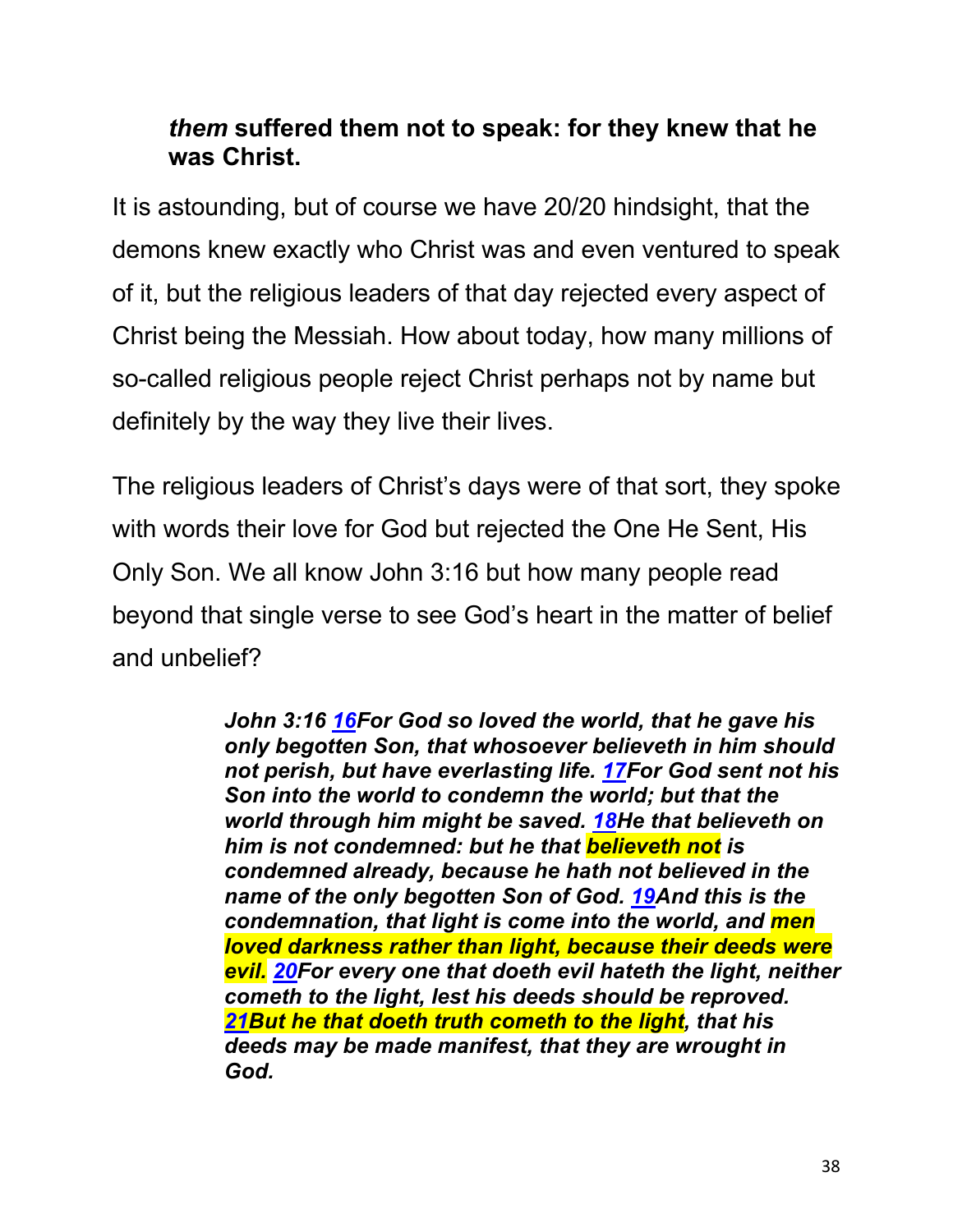**Q.** Did Jesus die for the Pharisees and Sadducees? Yes

**Q.** How many people did God want to save and how many of those did Jesus die for?

> *1 John 2:2, "and He Himself is the propitiation for our sins; and not for ours only, but also for those of the whole world."*

> *1 John 4:14, "And we have beheld and bear witness that the Father has sent the Son to be the Savior of the world."*

*Second Peter 3:9 The Lord is not slack concerning his promise, as some men count slackness; but is longsuffering to us-ward, not willing that any should perish, but that all should come to repentance.*

**Q.** How many people did God want to save?

All

**Jesus Preaches in Judea**

**(Mark 1:35-39)**

**42And when it was day, he departed and went into a desert place: and the people sought him, and came unto him, and stayed him, that he should not depart from them. 43And he said unto them, I must preach the kingdom of God to other cities also: for therefore am I sent.**

It appears that Jesus worked through the night to heal people of sickness, possession and diseases. At sunrise Jesus departed into the desert; we are not told why but He must have been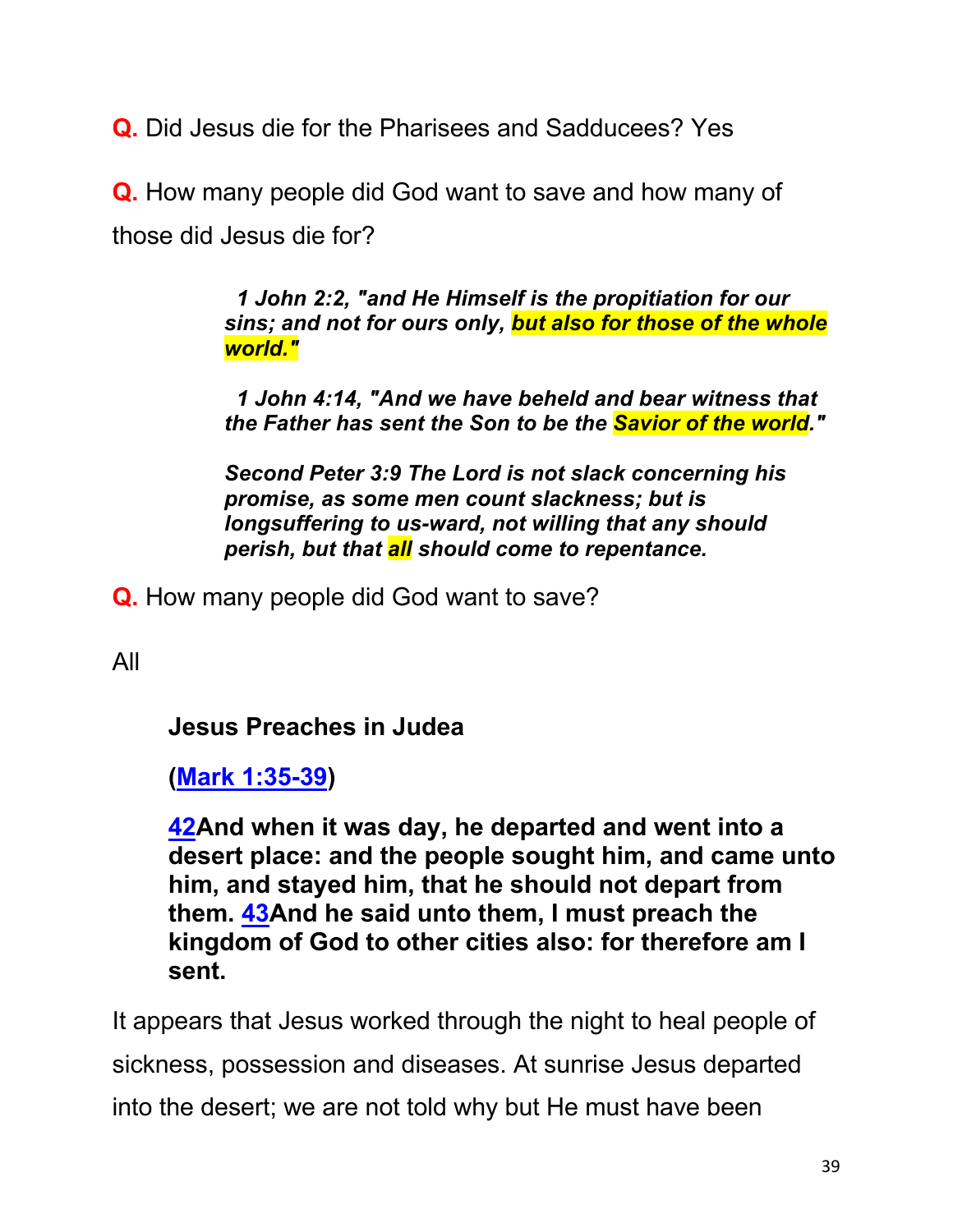fatigued. But how would Jesus be fatigued? He was fully man and fully God, however He laid aside His Godly form and was created as a man with all the frailties that exist in man. But Jesus was resolute and walked a sinless life, obedient even to the cross and to death for the salvation of mankind.

There would be little rest for Christ, the people followed him into the desert and there He told them He had to go to others as well.

**Q.** His reason for going?

He was sent by God to do this and He was obedient to His Father.

## **44And he preached in the synagogues of Galilee.**

#### **Q.** Why the synagogue?

It was where the people gathered that He was originally sent to. Jesus was not initially sent to the gentiles; He was sent to God's Chosen People the Hebrew Nation. The nation of Israel was to be the guiding light to the world in the manner in which they loved and followed the God of Creation. They failed, just like you and I have failed until one day, the Holy Spirit quickened our individual spirits and we saw with open eyes the Truth of God. His Son, our Savior and nothing has been the same since for us. But what about Israel? Have they seen the truth in Christ? No, and we